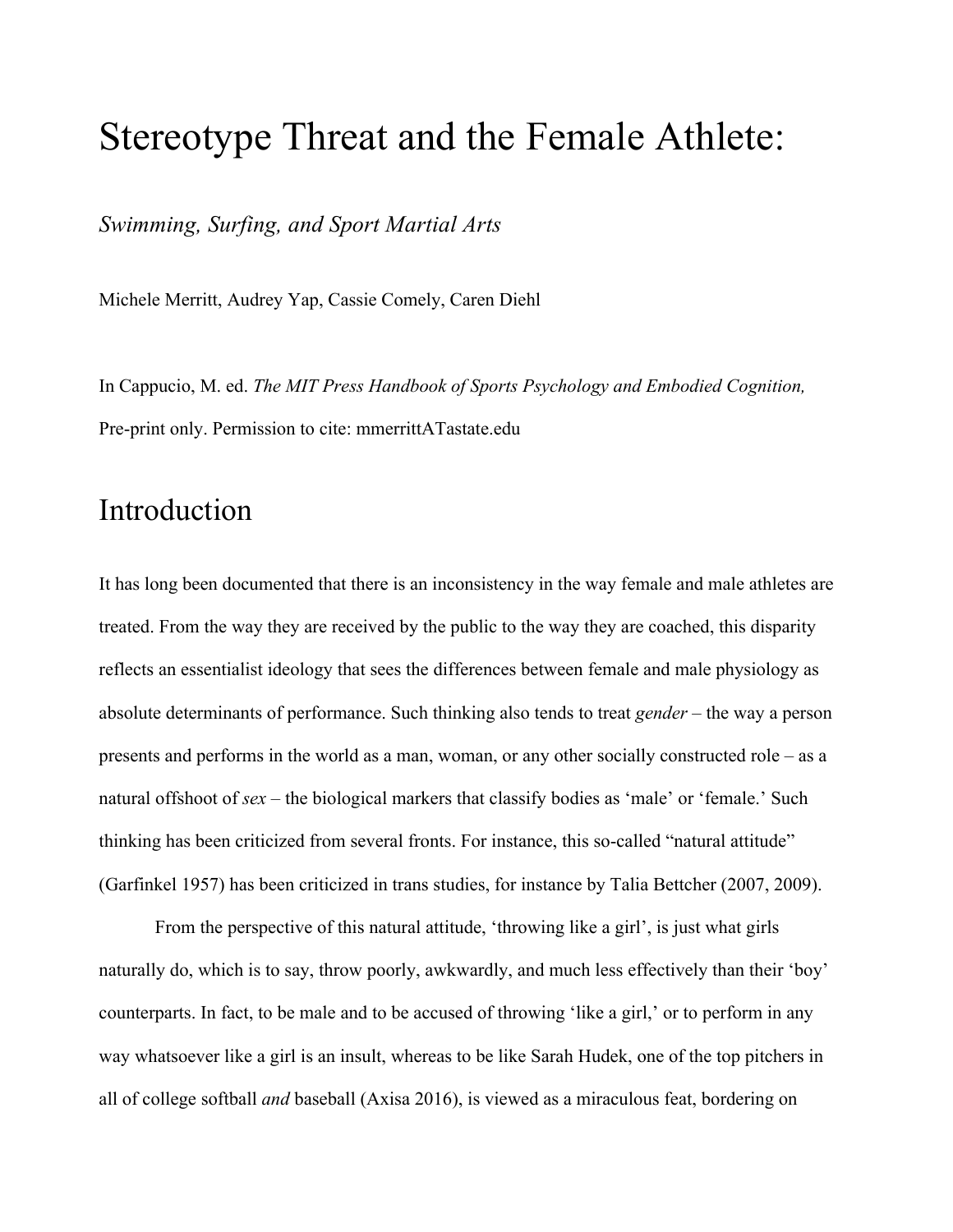freakish. Her performance is certainly not treated as 'normal' or natural, despite evidence that female pitchers can perform nearly if not equally as well as males (Mirsky 2015). And as we will see below, this phenomenon is by no means confined to throwing sports; we will find it in many other places.

The source of this unequal treatment of athletes of different genders comes from stereotypes about the inherent abilities of female athletes. This is tied to the idea that one's athletic abilities are inextricably linked to one's biological sex and that biology, as it were, is destiny. Further compounding the problem is the commonly held social view that not only is it unnatural for women to be good at sports, but that the behaviors required to exhibit good athletic performance are unfeminine - inappropriate ways for women to behave in the world.

With respect to the biological perspective, females, it is argued, are naturally weaker, slower, and have less muscle mass than males. As such, they are less exciting to watch, they are too fragile to play rough, and they will never outperform male athletes. These stereotypes have unfortunate negative consequences, such as the underrepresentation of female athletes in the media or the near bankruptcy of an entire organization like the Women's National Basketball Association (WNBA), which is also an example of the ever-present pay gap between female and male athletes (Berri 2015). The U.S. Women's Soccer team, e.g., collected \$2 million in 2015, while the Men's team collected \$9 million in 2014, despite the fact that the women's team won the World Cup, while the men only advanced to the second stage of the competition. Negative stereotypes, unsurprisingly, also lead to sexist and misogynist attacks on women, such as recent slurs against Serena Williams, and by proxy, all female tennis stars who dare threaten to eclipse the popularity of their male counterparts (Dator 2016). Stereotypes can also hinder athletic performance itself; an internalized sense that the world sees her as physically incapable can lead to diminished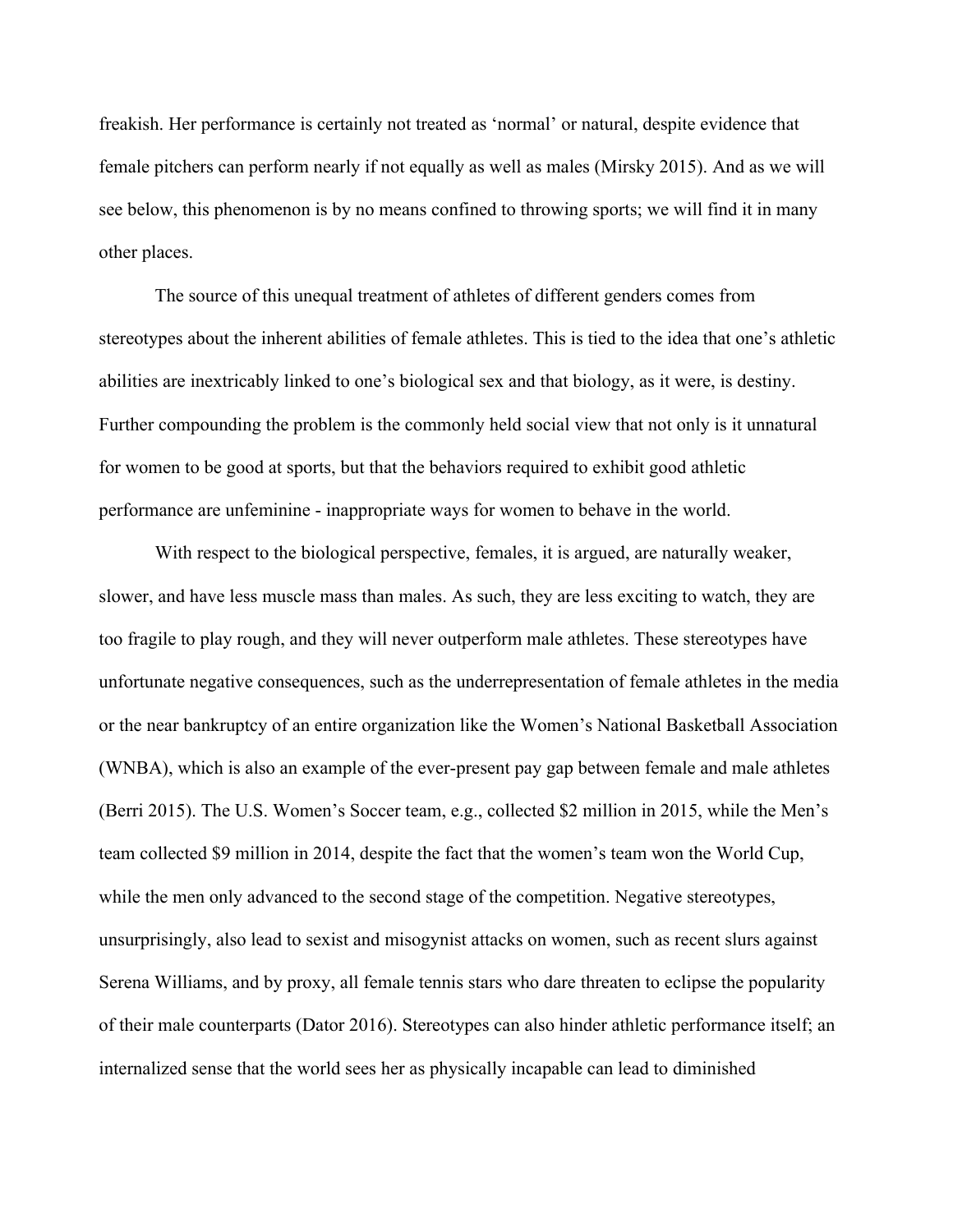performance, if not all out failure, for many women and girls. The internalization of these stereotypes and the associated effects of *stereotype threat* on athletic performance will be the main focus of this chapter.

We do not deny that physiological differences exist between male and female athletes, nor do we deny that these physiological differences impact the ways in which certain sports are performed. For instance, women are, on average, shorter than men, and as such, the heights of basketball nets in the NBA and WNBA reflect this biological statistic, which is arguably a reasonable accommodation. What we argue, though, is that these physiological differences do not necessitate the aforementioned negative assumptions about the abilities of female athletes. So what we will be exploring and ultimately critiquing are ways in which negative stereotypes surrounding female athletes psychologically impact the athletes, their embodied subjectivity, and their athletic performance. Furthermore, by looking at not only the effects of the stereotyping, but also at the *source* – namely, from whence the stereotypes arise – we hope to offer some insights into ways to improve the conditions affecting the psychology, phenomenology, and training of female athletes.

Our chapter proceeds as follows: First, we provide a brief overview of stereotype threat in competitive sports. While stereotype threat is prevalent in nearly all sports, we concentrate on swimming, surfing, and martial arts, as these three sports are sufficiently dissimilar so as to represent a broad spectrum, and yet, there are interesting commonalities among them in terms of the role that gendered norms play in performance, coaching, and competition. Next, we look at the potential sources of these gender stereotypes and how gender itself is constructed, utilized, and sustained in practices surrounding coaching and training of female athletes. To this end, we draw from a rich history of gender theory and analysis that demonstrably indicates the fluid and socially constructed nature of most stereotypes surrounding feminine versus masculine embodiment.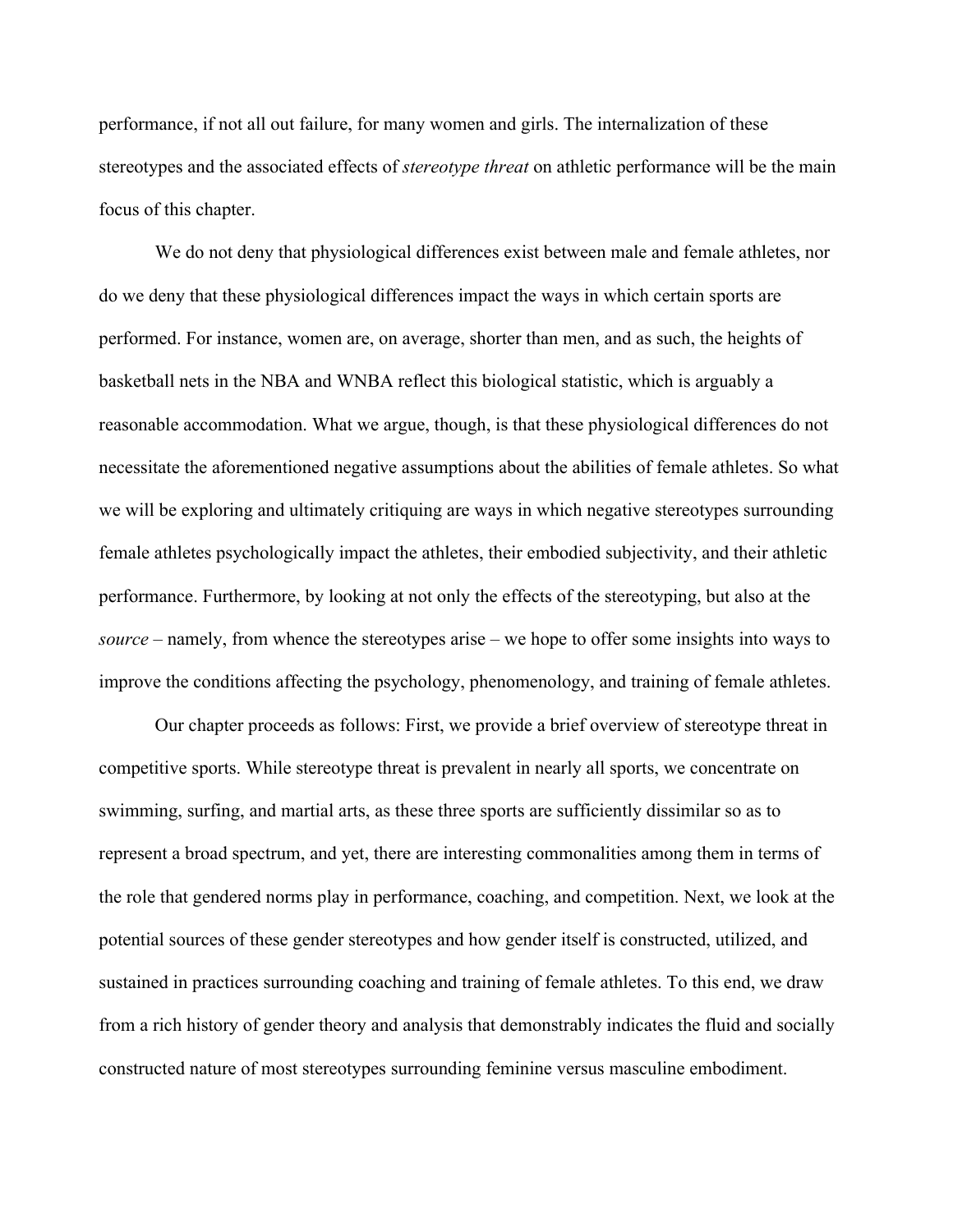Where our argument takes a novel turn is in also drawing from some of the current trends in the philosophy of cognitive science, particularly the *enactivist* view of the mind, which sees cognition as a dynamically interactive process between organisms and environment, including the social environment (cf. Varela, et al, 1991; Thompson, 2007; Krueger, 2013). We argue that gender is a socially and dynamically enactive process that emerges from and is maintained by interactions among participants, and that depending on context, gender norms can appear quite differently, and therefore be applied quite differently. Stereotypes, on this view, are not static representations or ideals, but are shared and collective experiences that serve to shape and reinforce the psychological framework of not only the athletes participating in a given sport, but their coaches, spectators, and fans as well. And all of these participants participate in and are influenced by a myriad of other social systems, such as the media, that play important roles in constructing and maintaining stereotypes. The phenomenon of stereotype threat, it turns out, is wholly intersubjective and socially dynamic.

### Stereotype Threat in Competitive Sports

Stereotype threat is a phenomenon through which salient negative stereotypes about a group can adversely affect the performance of its members (Chalabaev et al. 2013a, Steele and Aronson 1995). Although physiological factors may play a role in explaining the differences in performance between genders, Eagly (1995) has shown that only 5% of variance in physical ability is down to gender. Therefore in this section, we examine how gender stereotypes function in sports in order to demonstrate the validity of this construct in the sociological sciences (Messner 2000, Musto 2014). Besides showing up in sports, stereotype threat is also documented to affect performance on math, science, and spatial reasoning tasks, such that it is often the case that negative biases about women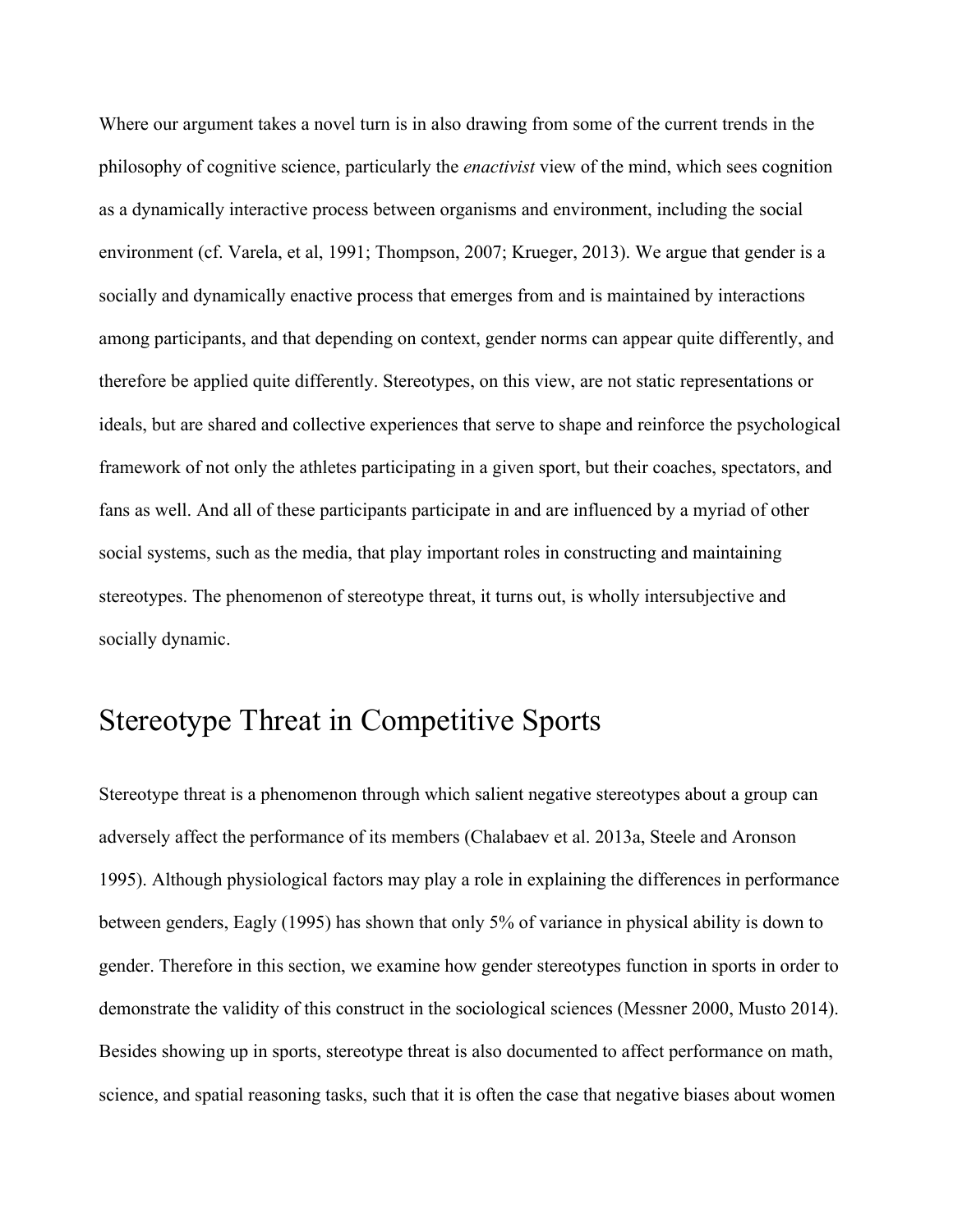and girls within STEM (science, technology, engineering, math) fields lead to poor performance within and even avoidance of those domains entirely (Shapiro and Williams 2011, Ambady et al 2001, Spencer et al 1999). Analogous negative stereotypes persist in many sports and can impede performance of female athletes. These implicit biases serve to create an atmosphere in which the preconceived attitude that women and girls bring to their sport or activity is often already a sense of 'I cannot'. In male participants, on the other hand, positive stereotypes create an atmosphere of 'I can.' Performance is impacted either way. Stereotypes, it turns out, can function like selffulfilling prophecies.

In the United States, sport is an arena that has historically been constructed as a male domain (Cahn 1994; Messner 1988; Riemer & Visio, 2003), which plays a critical role in naturalizing essentialist differences between the genders (Kimmel 1997; Messner 2011; Musto 2014). Within the past century, the institution of sport has played a key role in the construction and stabilization of a "male-dominant, hetero-sexist system of gender relations" (Messner 1995: 16) that favors competition, aggressiveness, and violence. This system of gender relations typically excludes women, working-class men, men of color, and immigrants (Dworkin & Messner 2002; Kimmel 1990). Sport has become a major "testing ground" for men to enact and defend their masculinity (Kimmel 1997; Messner & Sabo 1990). Despite the fact that the arena of sport routinely and systematically creates and reinforces an ideology of male superiority (Messner 1995), women continue to pursue and participate in sports. Within the past half century, large numbers of women have been participating in a variety of sports.

During the 1970s, there was an explosion of female athletic participation across the United States (Messner, 1988; Hargreaves, 1994; Messner, 2011). With the passing of Title IX - an antidiscrimination portion of the 1972 U.S.A. Education Amendments - during this era, sport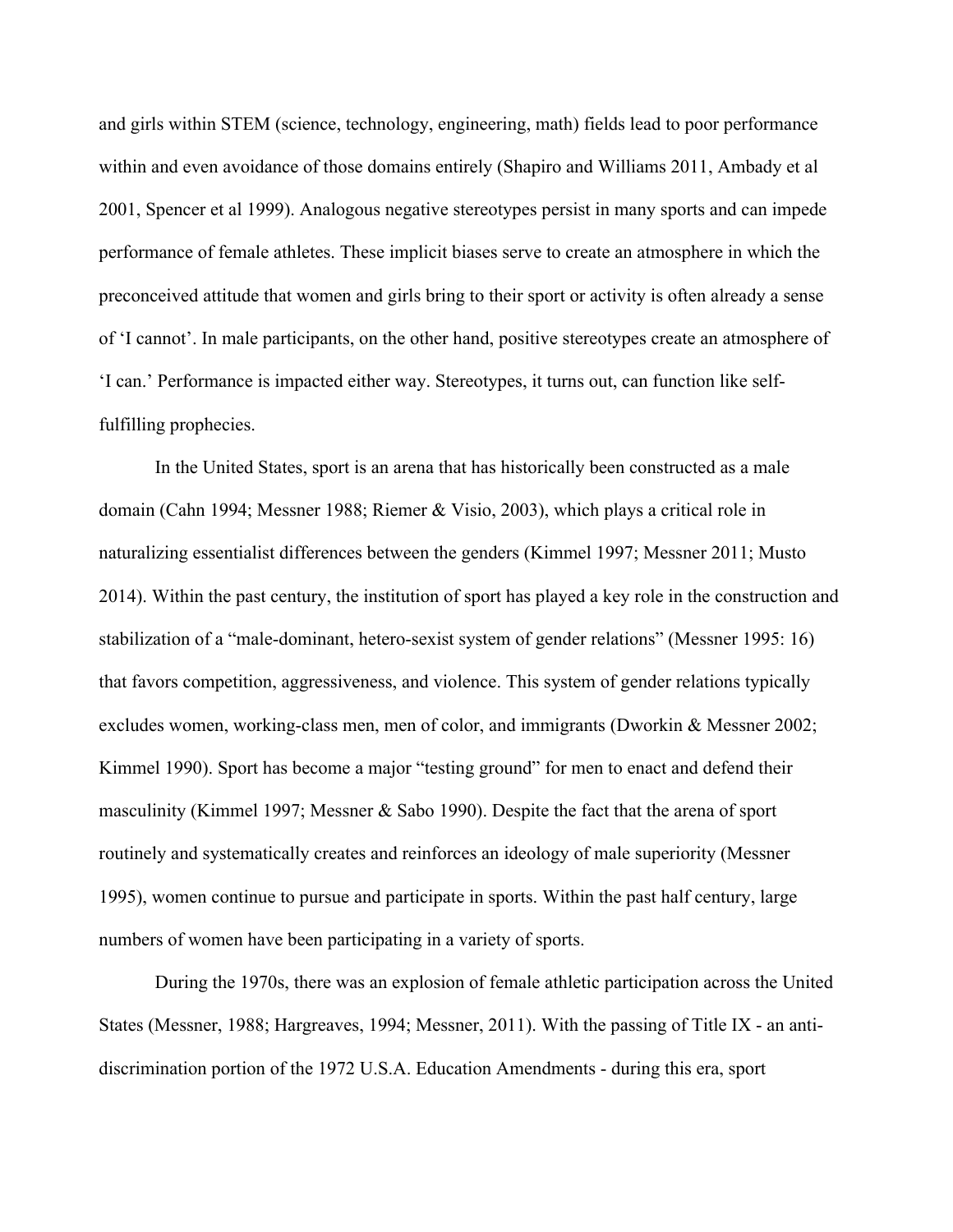opportunities for women and girls in the United States dramatically increased, especially in sports that have been traditionally associated with men (Pelak, 2002). Increases in participation can be seen in both organized team sports such as basketball and baseball, as well as in more alternative and highly individualized sports such as surfing, skateboarding and snowboarding. These monumental increases in participation led scholars to start examining sport as a "terrain of contradictory and contested gender meanings and relations" (Messner, 2011, 151, See also Messner, 1988). Although there are arguably more women participating in sports post-Title IX (Heywood & Dworkin, 2003; Sabo & Veliz, 2008), sporting women continue to struggle with: earning respect from their male peers (Roy & Caudwell, 2014), being seen as 'authentic members of the culture' (Atencio, Beal, & Wilson, 2009; Olive, McCuaig, & Phillips, 2015), navigating essentialist and categorical beliefs about gender relations (Messner 2011), and receiving appropriate quantity and quality of televised coverage of professional sports (Cooky, Messner & Musto 2015). Some sporting women believe there are 'female' and 'male' appropriate ways of engaging in physical activities, so that even when women do well or show commitment to their sport, their performance is still demarcated by gender, such as they are still only 'good for a girl' (Booth 2001; Atencio, Beal, & Wilson 2009; Sisjord 2009). Some of these obstacles can in part be explained by an individual's shared beliefs about natural differences that exist between boys and girls and the salience of gender.

Research has found that stereotype threats have a negative impact on performance, especially if the belief is internalised (Chalabaev, Sarrazin, et al., 2013). Chalabaev, Brisswalter and colleagues (2013) conducted a study exploring stereotype threats on a simple strength task and found that velocity of force production was decreased when the negative stereotype threat was introduced for female participants. Similar results were also present in other sporting tasks such as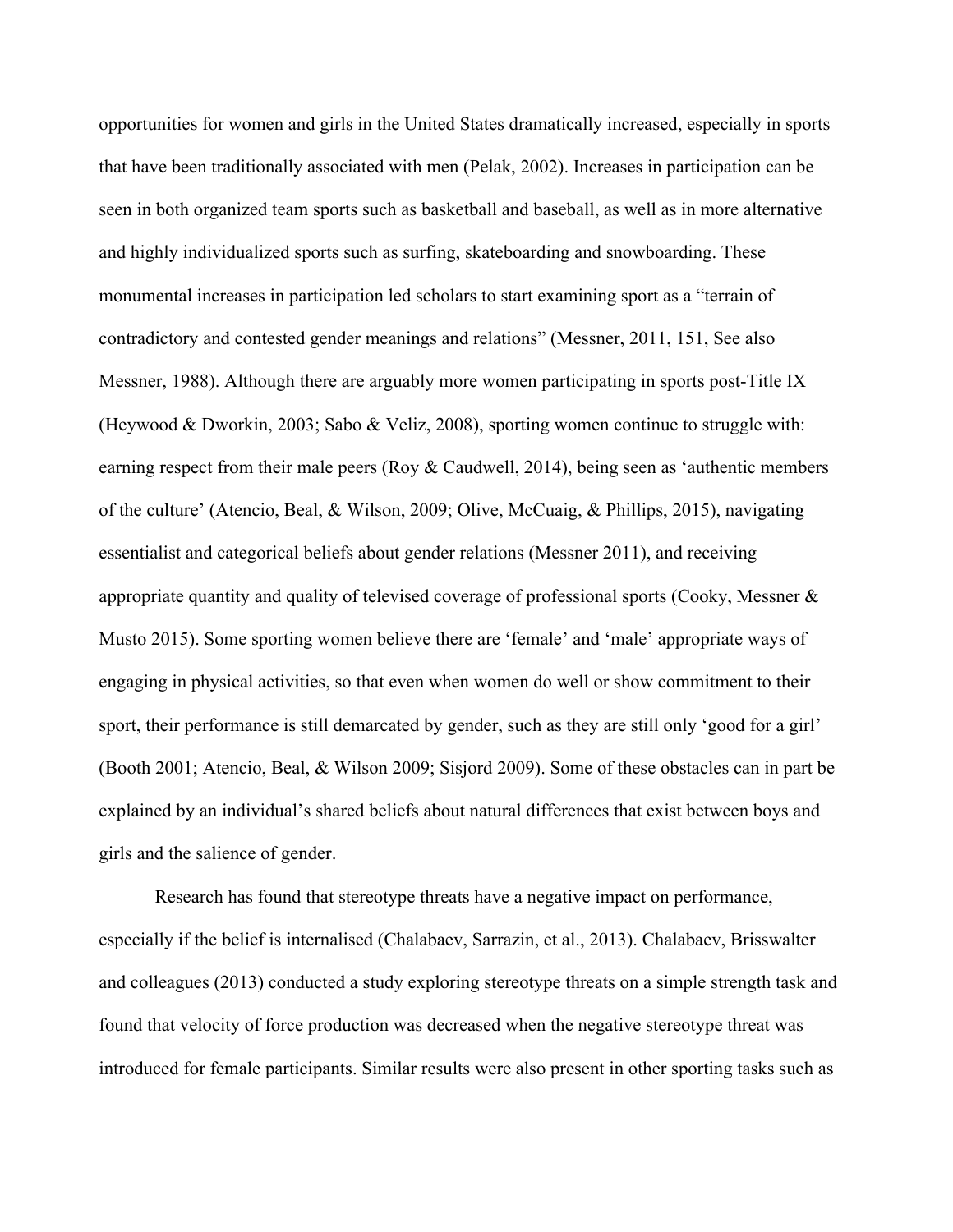golf-putting (Beilock, Jellison, Rydell, McConnell, & Carr, 2006; Beilock & McConnell, 2004), a soccer dribbling task (Chalabaev, Sarrazin, Stone, & Cury, 2008) and free throw in basketball (Krendl, Gainsburg, & Ambady, 2012).

Sport scholars have recently started to document the ways in which gender varies in salience across sport contexts and what factors impact the salience of gender within interactions (Messner, 2000; Musto, 2014). In order to understand shifts in salience, Musto (2014) and Messner (2000) examined how individuals enact different patterns of gender relations within and across contexts. In her study of a co-ed youth swim team, Musto discovered that during focused (structured) aspects of swim practice gender was less salient. It was during these aspects of swim practice that Musto observed the athletes interacting in ways that were not antagonistic. Instead of focusing on how they differ across genders, the swimmers followed their coach's instructions and compared race times with one another regardless if they were a boy or girl. By focusing on time (performance) and following their coach's instructions, the swimmers were able to compare themselves in terms of overall ability. During unfocused (unstructured) aspects of swim practice, gender was highly salient and swimmers interacted with each other in antagonist ways. It was also during unfocused aspects of swim practice that boys and girls engaged in "borderwork" (Musto 2014, see also Messner 2000; Thorne 1993). Borderwork happens when "individuals draw on and affirm group boundaries between the genders" such that during this aspect of swim practice one of the ways boys engaged in border work was by physically separating themselves from the girls (Musto 2014, 372). Parents and coaches play a crucial role in reinforcing gender boundaries between the boys and girls (Messer, 2000). When the salience of gender is low and the given context allows for individuals to interact with each other in ways that showcase similarities between the genders (overall race times), individuals are able to construct gender relations without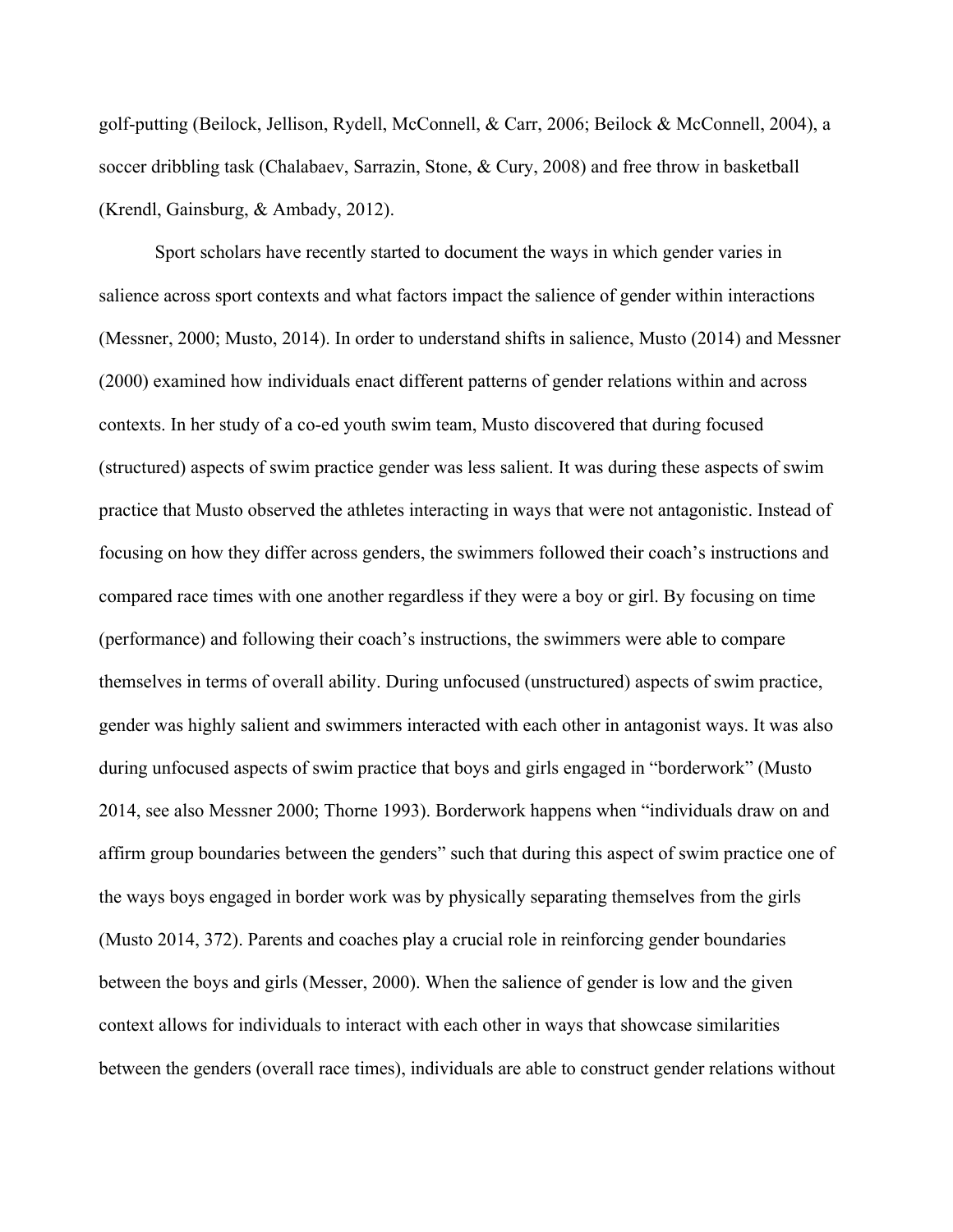hegemonic beliefs (Musto 2014). These studies are an important reminder for scholars to consider the ways in which gender relations and the meanings individuals attach to gender can shift across contexts. Examining under which situations and under which conditions activate gender boundaries, for example paying attention to what role coaches and parents play, will aid scholars in further understanding how individuals (de)construct gender beliefs.

Similar engagements in borderwork and gender construction more generally have been studied in martial arts contexts as well. In their study of the interactions between adolescent judokas both on and off the mat, Guérandel and Mennesson (2007) found several ways in which the athletes reaffirmed gender stereotypes and gender boundaries. Interactions between athletes of the same gender often take place in ways that fit nicely with stereotypical male and female interests and modes of interaction, with girls talking about relationships and displaying physical affection towards each other, while boys would often discuss sports and display a "virile camaraderie" even when not engaged in athletic activity (Guérandel and Mennesson 2007, 173-4).

During practice itself, gender hierarchies would nevertheless remain, with girls being perceived, (even by other girls), as being less challenging opponents. The internalized expectation in mixed-gender matches is that the boys will be stronger opponents than the girls. This manifests in boys throwing the girls more softly, by retying their belts if they fall off, and other such behavior that might be described as gentlemanly. That this kind of behaviour will manifest, of course, assumes that boys and girls will even be allowed to fight each other in the first place. Sisjord (1997) notes in her study of adolescent wrestlers that many girls did not even practice with boys, unless those boys were relatively young, in order to ensure even matches of size and skill. Swimming training, at least at the Olympic level in the U.S., is perhaps an exception to this rule, as team USA notoriously hosts mixed-gender practices, but more importantly, male swimmers do not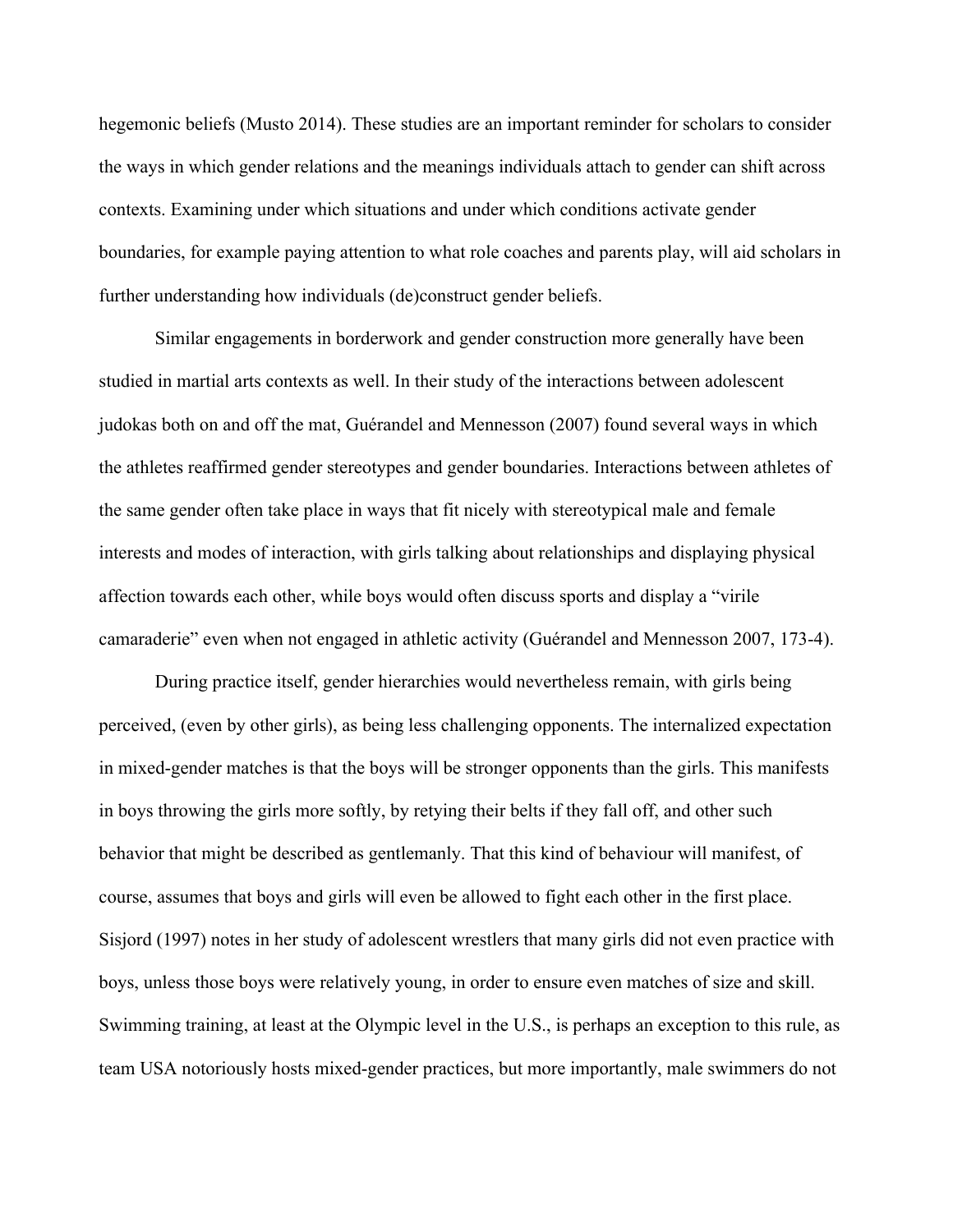tend to view their female counterparts as inherently 'easy to beat.' The recent surge in fame of swimmers like Katie Ledecky, for example, has prompted questions pertaining to how elite swimmers train, and more often than not, Ledecky is described as a 'pace-setter' and a strong competitor, even by Michael Phelps, the most decorated Olympic swimmer of all time. Ledecky has tied him on the 400 meter freestyle during practice. However, swimmers like Ledecky are few and far between and despite the ever-decreasing gap between male and female swimmers' performances, there is still a marked tendency to view male swimmers as innately better at the sport, in part, because they tend to be taller than females. Even Phelps has commented that Ledecky 'swims like a guy'. Ironically, Ledecky, unlike many top male swimmers, *does not* in fact possess great height, large hands, or big feet, so it is odd that Phelps describes her in this way:

I've watched her stroke so much, really, over the last couple of years. Really, she swims almost like a guy. Her long, loping stroke … stronger and stronger throughout the race. I think her stroke is so different from all the other females that she swims against. (Zaccardi 2015)

But, it can be gleaned from the above quote that Phelps is chalking this uncanny 'man-like' ability of Ledecky's to a masculine technique she has mastered. It is the only way to make sense of her superhuman speed. In marathon swimming, similar stereotypes persist, despite the fact that female swimmers in this sport are not only closing the gap in performance-levels, but often times, exceeding that of their male counterparts. And when a female swimmer does tie or outperform a male, such as Diana Nyad's record-breaking distance of 110 miles from Cuba to Florida, it is often the case that the performance is questioned or the swimmer is even accused of cheating (Holpuch 2013). In short, even in swimming, stereotypes about male and female ability persist and influence training, which in turn influences the way the athletes themselves view one another (cf. Wainer, et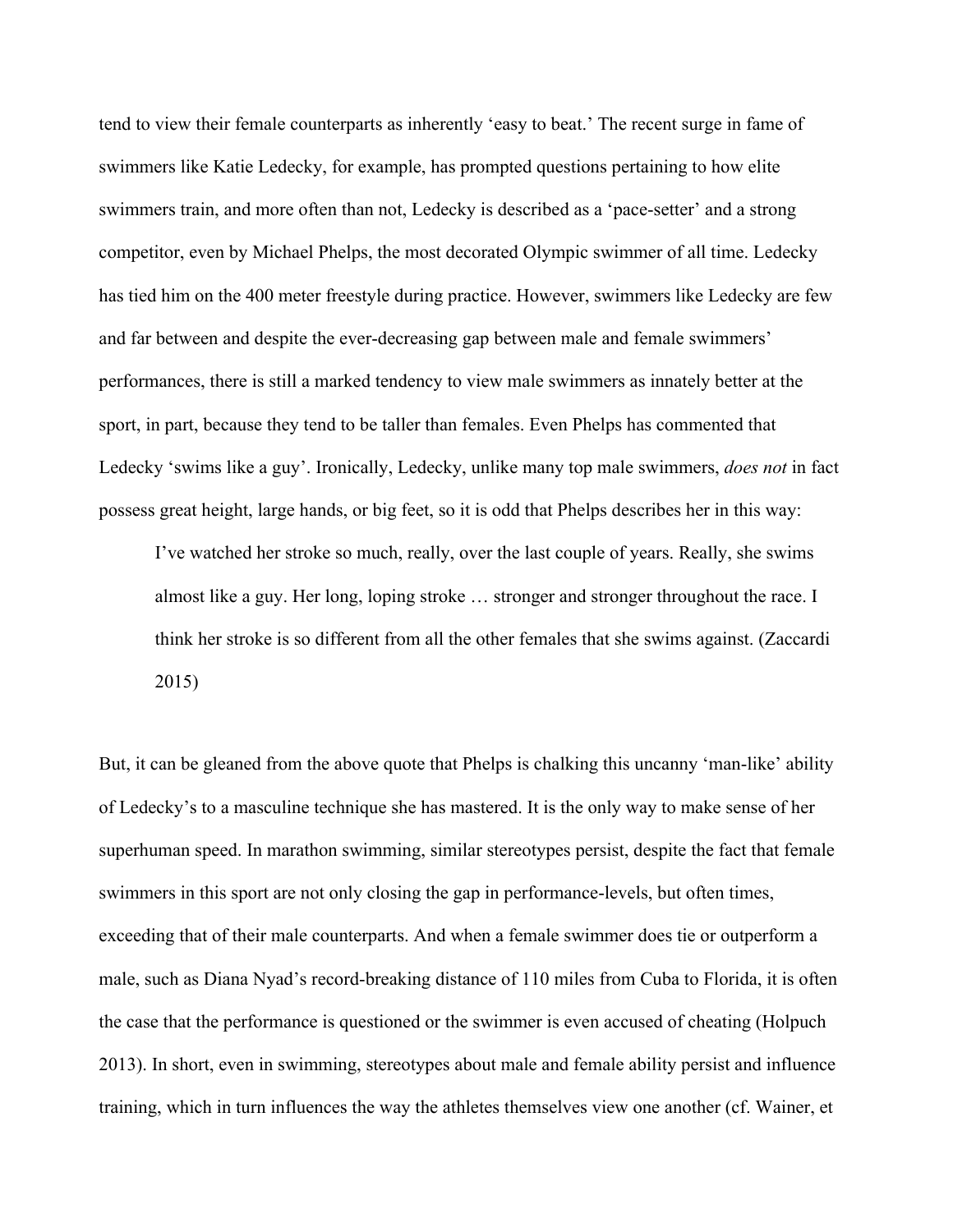al, 2000). These stereotypes extend to the way coaches are perceived as well, with male coaches dominating swimming and being viewed as more capable (cf. Medwechuk and Crossman, 1994).

Even though non-traditional sport spaces can offer sporting women a greater promise for the 'realization of alternative and resistant sport forms' (Birrell & Theberge 1994, 371), women participants in non-traditional sport contexts still face obstacles that are in part influenced by negative salient stereotypes. Within alternative physical cultures like surfing or snowboarding, women are often marginalized or excluded from the sporting space through "cultural understandings and expectations" of how the activities should be performed or the assumptions about male and female performances (Olive, McCuaig, & Phillips, 2015). For example, some female snowboarders believe their abilities are often compared to 'the boy's scale' (Thorpe 2005, 93) and young male skaters believe the lack of female involvement in skateboarding culture is tied to the ideology that 'girls don't like to get hurt' (Beal & Wilson 2004, 47). Some participants believe there are 'female' and 'male' appropriate ways of engaging in physical activities, so that even when women do well or show commitment to their sport, their performance is still demarcated by gender, such as they are still only 'good for a girl' (Booth 2001; Atencio, Beal, and Wilson 2009; Sisjord 2009). Surfing is a valuable site for understanding how women navigate salient beliefs about gender because even though a growing number of women and girls enter the sport every year (Ford and Brown 2006), surfing is an arena typically dominated by masculine gender norms (Thorpe 2009; Stoddart 2011).

Women surfers' experiences of the sporting space are varied with some sporting women feeling patronized and differentiated by male surfers out in the line-up (Olive, McCuaig, and Phillips 2015, Comley 2016) and others feeling empowered to the extent that they use surfing as a space to contest traditional discourses of both femininity and motherhood (Knijnik, Horton, and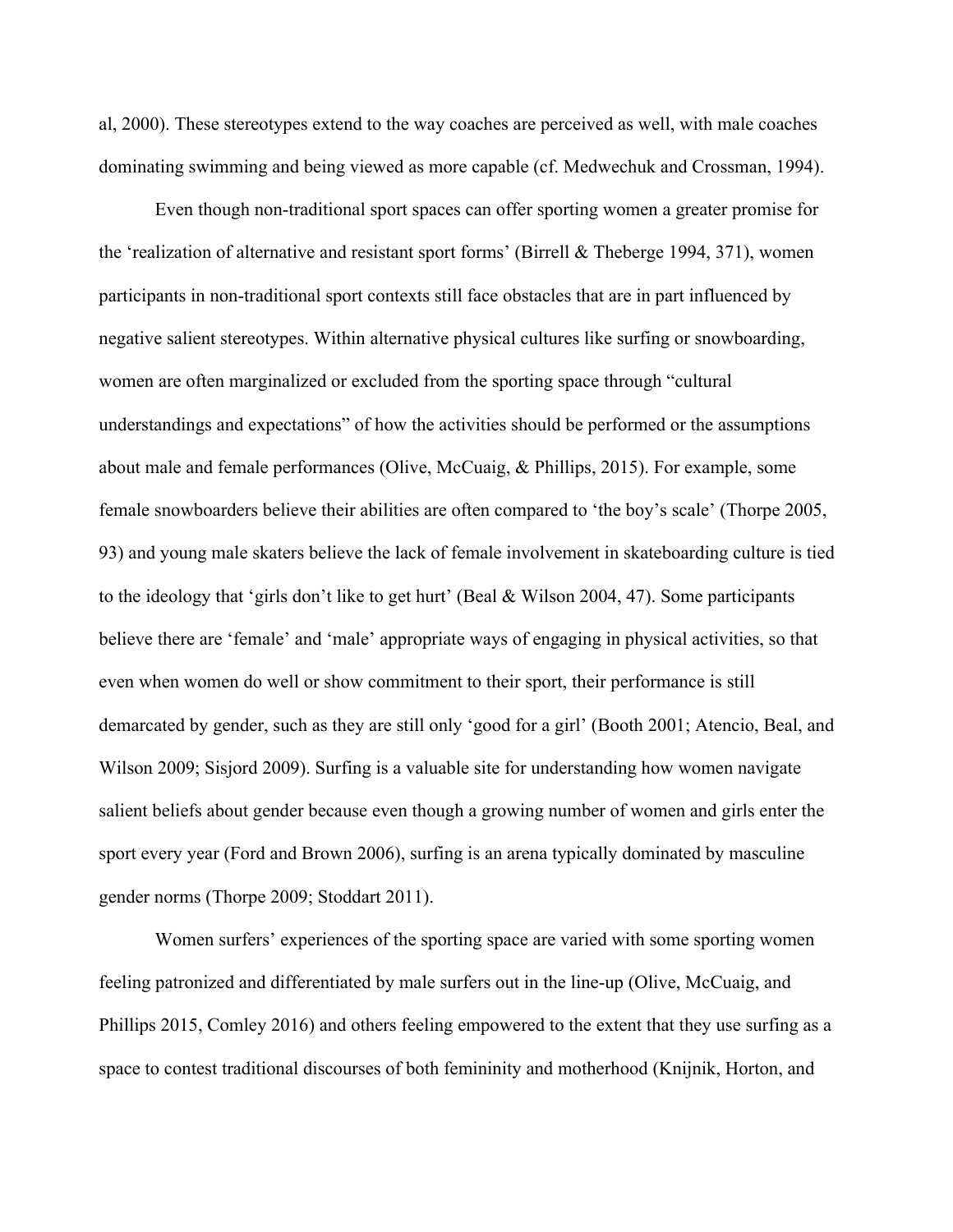Cruz 2010; Spowart, Burrows, and Shaw 2010). Recreational surfing is not bound by any particular system of rules, which means this activity is not necessarily articulated in terms of sex/gender teams or leagues (Olive, McCuaig and Phillips 2015). Thus, recreational surfing can be conceptualized as a situation/condition that is unstructured/unfocused free time, which means gender should be more salient. Findings from studies about women surfer's experiences support this claim in that some male surfers are engaging in practices that marginalize and differentiate women. For example, women surfers report receiving extra levels of attention, support, and encouragement from male surfers (Olive, McCuaig and Phillips 2015) and feeling as if they have to "represent" for all women (Comley 2016). Many women surfers discuss the importance of catching that first wave of the session and how they feel added pressure to perform well (Fendt and Wilson 2012, Comley 2016). Although male surfers believe they are acting altruistic and supportive, women surfers perceive their behaviors as patronizing and differentiating. Patronizing behaviours can make women feel as if they were not 'authentic' surfers (Olive, McCuaig, and Phillips 2015). By differentiating women in the water, male surfers reinforced and maintained the idea that women surfers are just "women that surf" instead of "surfers" (Olive, McCuaig, and Phillips 2015, 265). Even though women surfers felt patronized and were being differentiated they could still be agentic by refusing the advice and help they received in the line-up. By refusing to accept being differentiated, women surfers have the potential to 'carve out alternative ways of operating within the power relations that circulate in the waves' (Olive, McCuaig, and Phillips 2015, 273).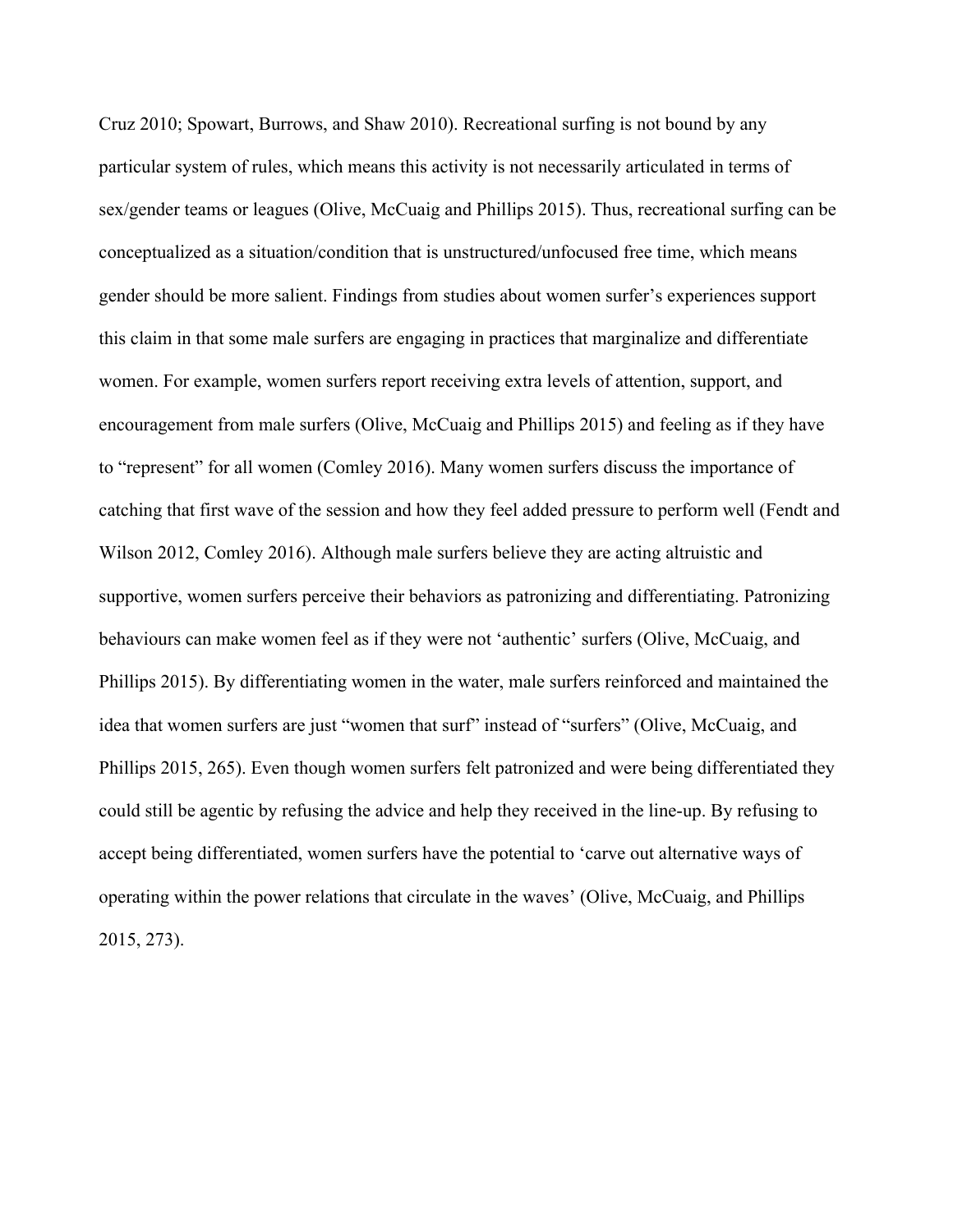## Sources of Stereotypes: The Construction of Gender Essentialism

In this section, we discuss more generally the way sex and gender are assumed, tracked, and applied. Our aim here is to reveal ways in which current theories and practices of gender are at odds with or have at least not filtered into the domain of competitive sports, especially not in the coaching or mentoring of young athletes in swimming, surfing, and sport martial arts. The idea of an absolute binary between male and female – assumed to be exclusive and exhaustive - is rarely, if ever, questioned in professional sports. Cases involving female athletes with atypically high levels of endogenous testosterone and the forced genetic testing that is imposed on such athletes (such as the South African runner, Caster Semenya), have given professional sports committees and directors reason to at least reconsider some of these practices (Karkazis et al 2012).

Furthermore, in certain sports, such as marathon swimming, for instance, it is arguably the case that gender difference in technique and performance is negligible at best (Eichenberger et al 2012), and there are women like Diana Nyad, who have attempted and succeeded at distances far greater than any male long distance swimmer. But perhaps unsurprisingly, when a swimming performance like Nyad's is achieved, instead of rethinking the attitudes towards gender differences, the reaction was to question the validity of her performance and assume she was somehow cheating (Holpuch 2013).

It is unfortunate that the assumption of this dichotomy remains in athletic settings, however, given that it has long been challenged by scientists, philosophers, and sociologists, to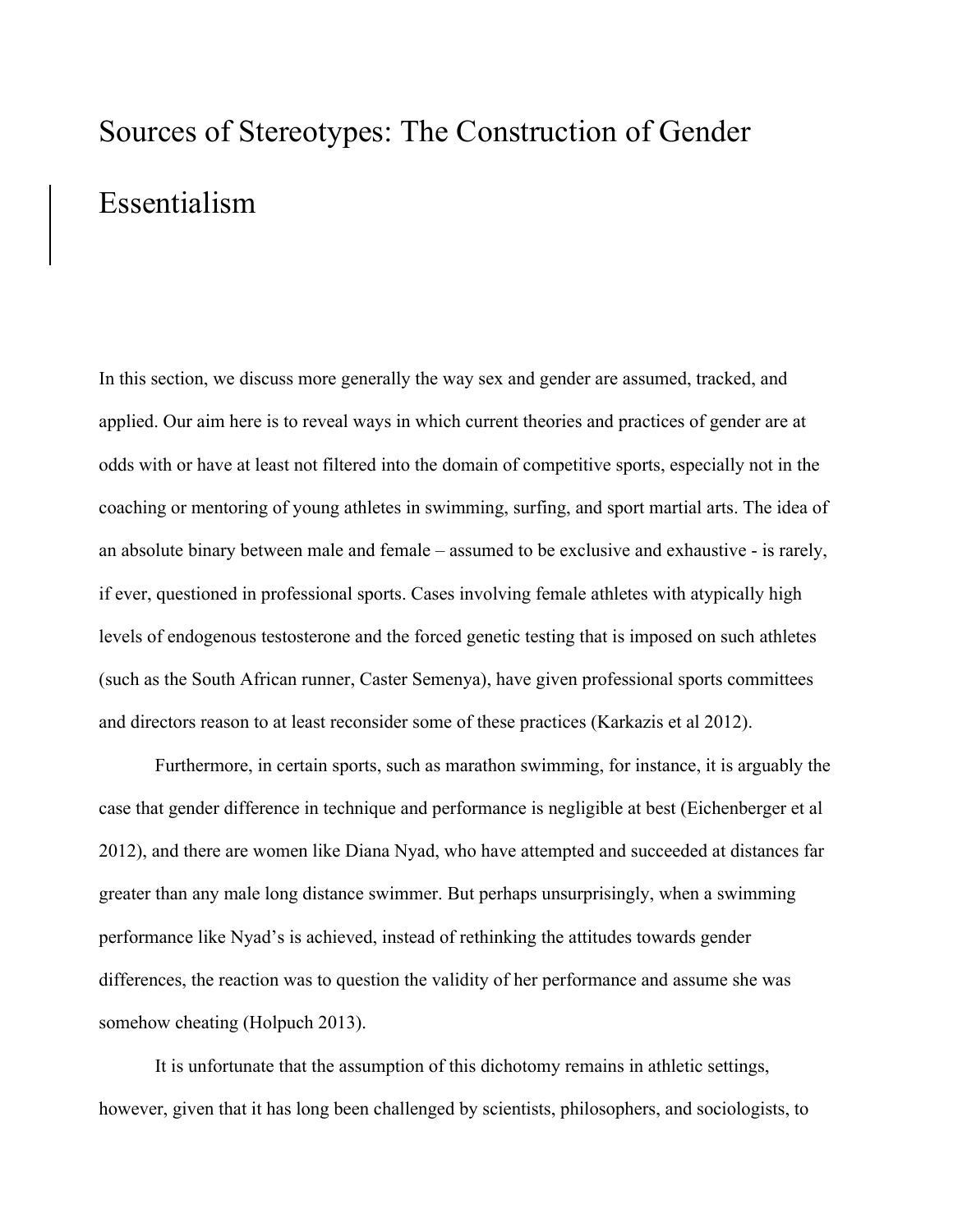name a few disciplines. Fausto-Sterling (2000), Fine (2010), and Roughgarden (2013) are a few who have challenged various aspects of conventional social views about sex, gender, and innate differences between men and women. For instance, Fine (2010) argues that implicit social assumptions about gender differences are already presupposed in many psychology studies that purport to discover differences between male and female brains. Such studies often result in popular articles arguing that men and women are inherently "wired differently," explaining why women are better suited to some tasks and men, to others (Connor 2013). This *neurosexism*, as Fine calls it, can be debunked if we pay closer attention to the details and methodology of the research involved. The more significant source of cognitive gender differences, she argues, is cultural.

One popular belief about gendered cognition is that women tend to have more emotional intelligence than men; women, some say, are hard-wired for empathy, while men are typically hard-pressed to understand the feelings of others (Baron-Cohen 2003). This has been measured through the use of Baron-Cohen's Empathy Quotient (EQ) test, on which women tend to score higher than men. One striking fact, however, about the test, is that it is unclear whether it measures empathy, or one's self-perception as empathetic, given questions such as "I can easily tell if someone else wants to enter a conversation." Further, Eisenberg and Lennon (1983), in an extensive literature survey of tests used to measure empathy, found that the extent to which tests found women to be more empathetic than men were very strongly correlated to the method of testing used. And self-assessment tests such as the EQ were those most strongly favoring women.

Further, studies that prime gender tend to show more stereotypical behaviour, in the sense that subjects that were thinking about gender differences in empathy had a stronger tendency to exhibit them. As a result, Klein and Hodges (2001) suggest an alternative explanation for gendered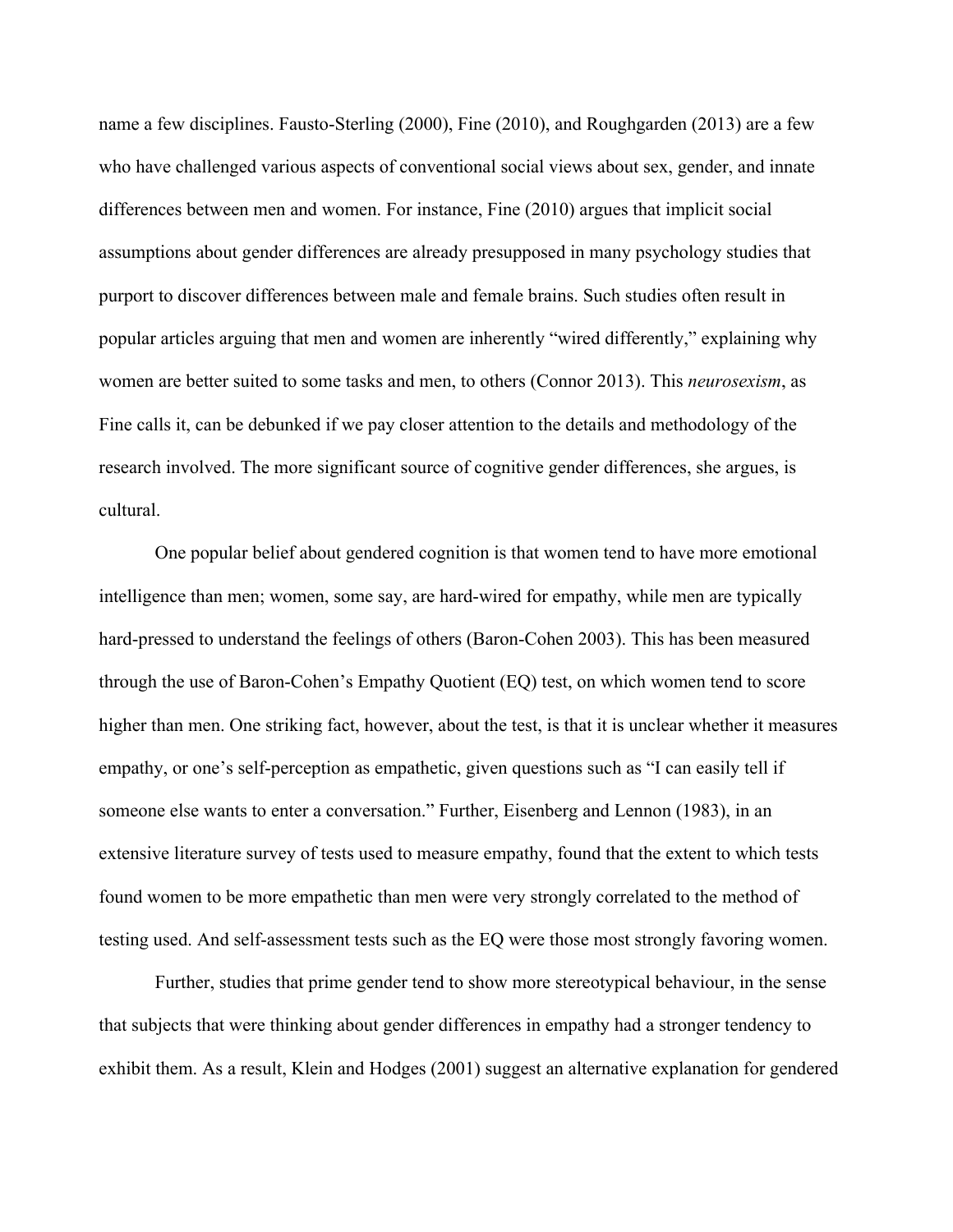differences in empathic ability: rather than women being innately better empathizers than men, women are more often *motivated* to be good empathizers. When placed in circumstances in which they were well motivated to have good empathic accuracy, such as when there were monetary rewards for correct answers, there were no significant gender differences between men and women. And in general, when we look at the range of studies, the conclusion is that empathic ability and motivation cannot be separated from the social circumstances in which they are deployed. Social views about gender are intertwined with the salience of our gender identities (Fine 2010, 19-26). Our argument in this chapter is analogous to Fine's in that we outline mechanisms through which women internalize norms and stereotypes of feminine weakness and lack of athleticism, just as women internalize norms and stereotypes of feminine caring and empathy. And just as these gendered norms about emotional aptitude are closely connected to the ways in which that aptitude manifests itself, gendered norms about athletic ability are closely connected to athleticism in practice. Thus negative stereotypes about women and athleticism are part of what results in women *being* weaker and less athletic.

#### Inhibited Intentionality and Gender Construction

One result of gendered socialization is the internalization of norms for men's and women's bodily comportment, some of which have a purported basis in biology. Iris Marion Young's (2005) "Throwing like a girl" explicitly addresses shortcomings in Erwin Straus' analysis of the difference between men and women's movement when throwing. While Straus attributes women's throwing style to biological (though not purely anatomical) differences, Young points out that this neglects to account for the basic modalities of feminine bodily existence. While her analysis is limited to women living in a relatively narrowly circumscribed set of industrialized Western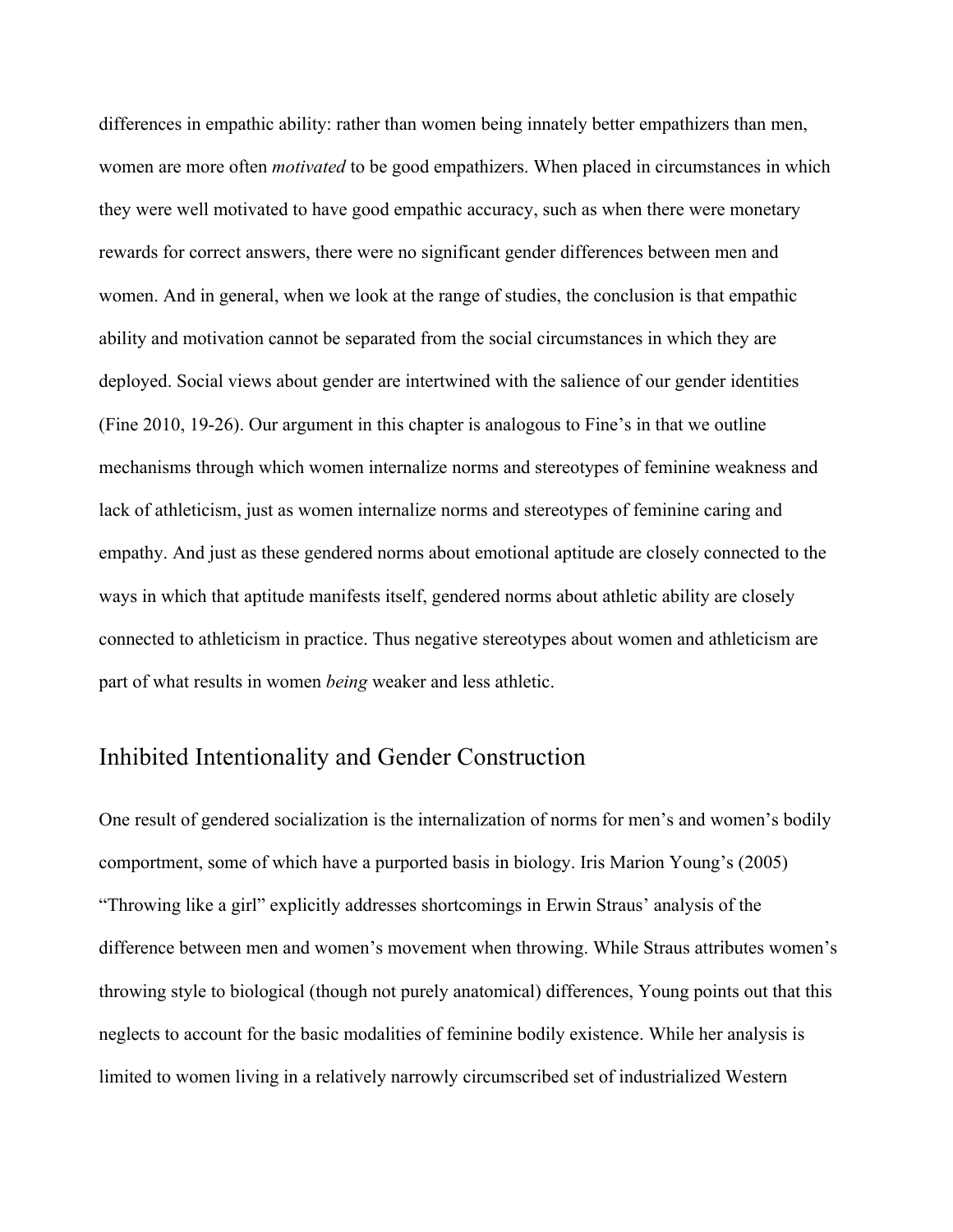cultures, it nevertheless addresses many preconceptions held in those cultures about women's movement and abilities.

The three modalities of feminine movement that Young outlines are *ambiguous transcendence, inhibited intentionality*, and a *discontinuous unity* with its surroundings. All of these are related to the idea that women relate to their bodies in distinct and conflicting ways: both as an object (sometimes burdensome) that must be dealt with and as a source of intentionality. The second of these - inhibited intentionality - will be the main focus of our discussion in this chapter. In order to understand how intentionality can be *inhibited*, we can contrast it with *uninhibited* intentionality; bodily movement exemplifying uninhibited intentionality is smoothly goal-directed, in which there is an unbroken directedness between the aim of the action and its enactment. In much feminine movement, this directedness is broken, and women find themselves simultaneously attempting to carry out the act in question, and stiffening against its easy performance. Stereotypical "throwing like a girl" exemplifies this inhibited movement, in which women perform the action, but still fail to take advantage of their full range of bodily possibilities.

While the extent to which inhibited intentionality is still experienced by women to the same extent as it was when Young's essay was originally written, is to some extent controversial (Young 1998, Chisholm 2008, Foster 2009). But even if diminished, the stereotypes about women in sport nevertheless remain, and as the studies discussed in the previous section show, many of us have certainly internalized views of feminine weakness which seem to impair women's ability to participate in sport. And at least in the case of fighting sports, there may be some component of this inhibited intentionality that remains (Yap 2016). Part of the mechanism for this might be explained by Butler's (1999) idea of gender as *performative*, such that gender is not a static attribute that a person has; rather one's gender identity is constituted by the historically and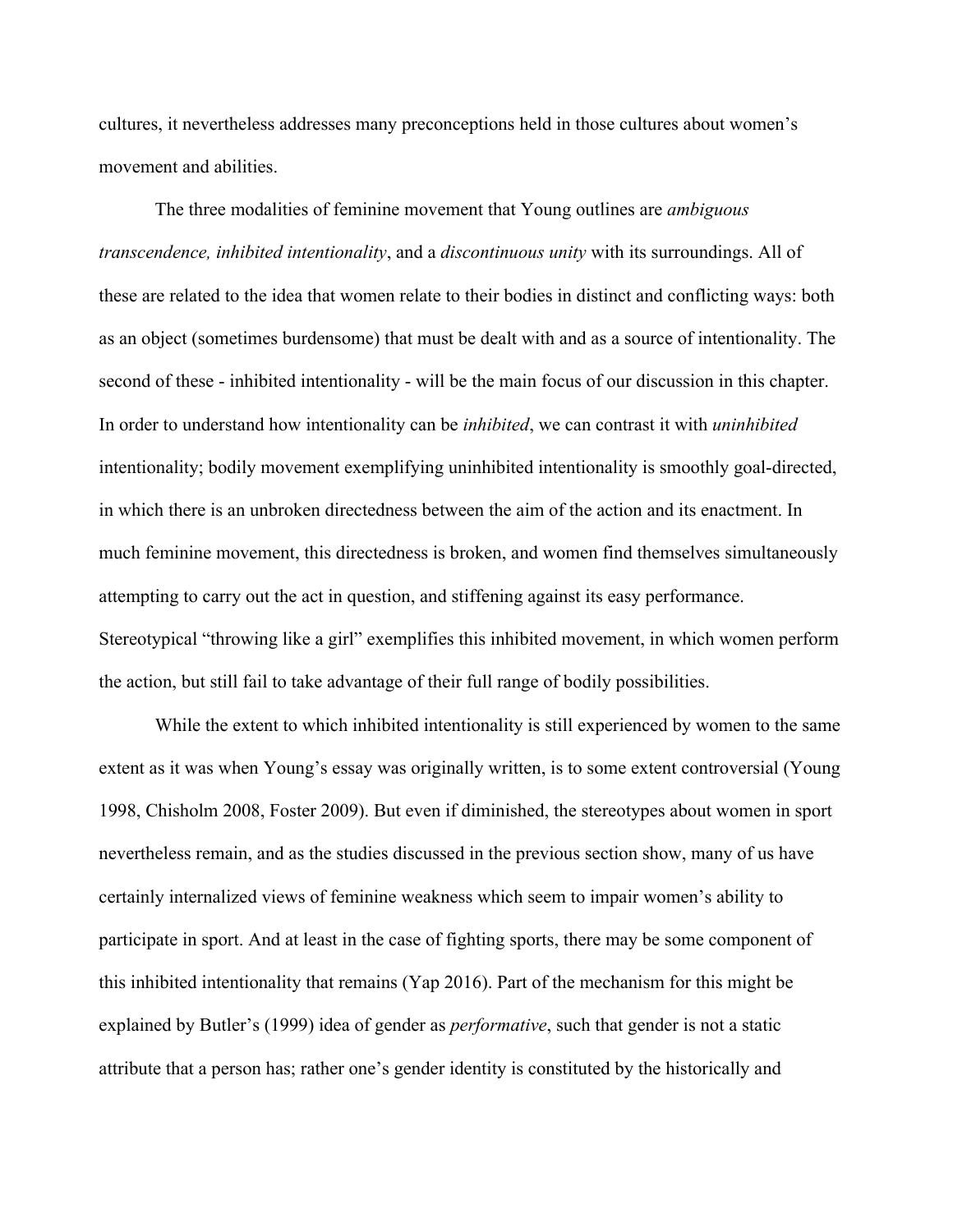socially contingent ways in which it is expressed. Gender identity, then, is not best understood as a fixed source from which one's behavior follows - it is not *because* someone is a woman that they conform to feminine modes of bodily comportment, whatever those might be in the historical and cultural location in which they are situated. Although the stylized repetition of acts through which one conforms to gendered norms of behavior, appearance, etc., may create the illusion of a stable gender identity prior to and grounding those acts, Butler claims that it is the acts themselves that ground our gender identity - or at least create the appearance of such a ground.

Given that women's athletic inferiority is a popular and deeply embedded stereotype within our culture, skilled female athletes face a challenge when it comes to possessing an intelligible gender - one that coheres and sustains gendered norms within one's culture. If exceptional athletic excellence is not seen as compatible with being a woman, then female athletes might end up possessing what Merritt (2014) calls "nonsensical gender," meaning that they cannot be sensibly understood as women in our society. Given the idea we have assumed of gender as performative, women who do not behave in accordance with our common socio-cultural understanding of women's behavior are in some sense not actually women. We shall see in the following section how this applies in the case of women athletes.

#### The Female/Athlete Paradox

Female athletes face a double challenge in which they are expected to perform with excellence at their sport while also maintaining their 'proper place' behind male athletes when it comes to overall performance. Whenever a woman threatens to surpass a man in terms of strength, speed, or power, she is questioned, denounced, and vilified. Part of this suspicious attitude toward female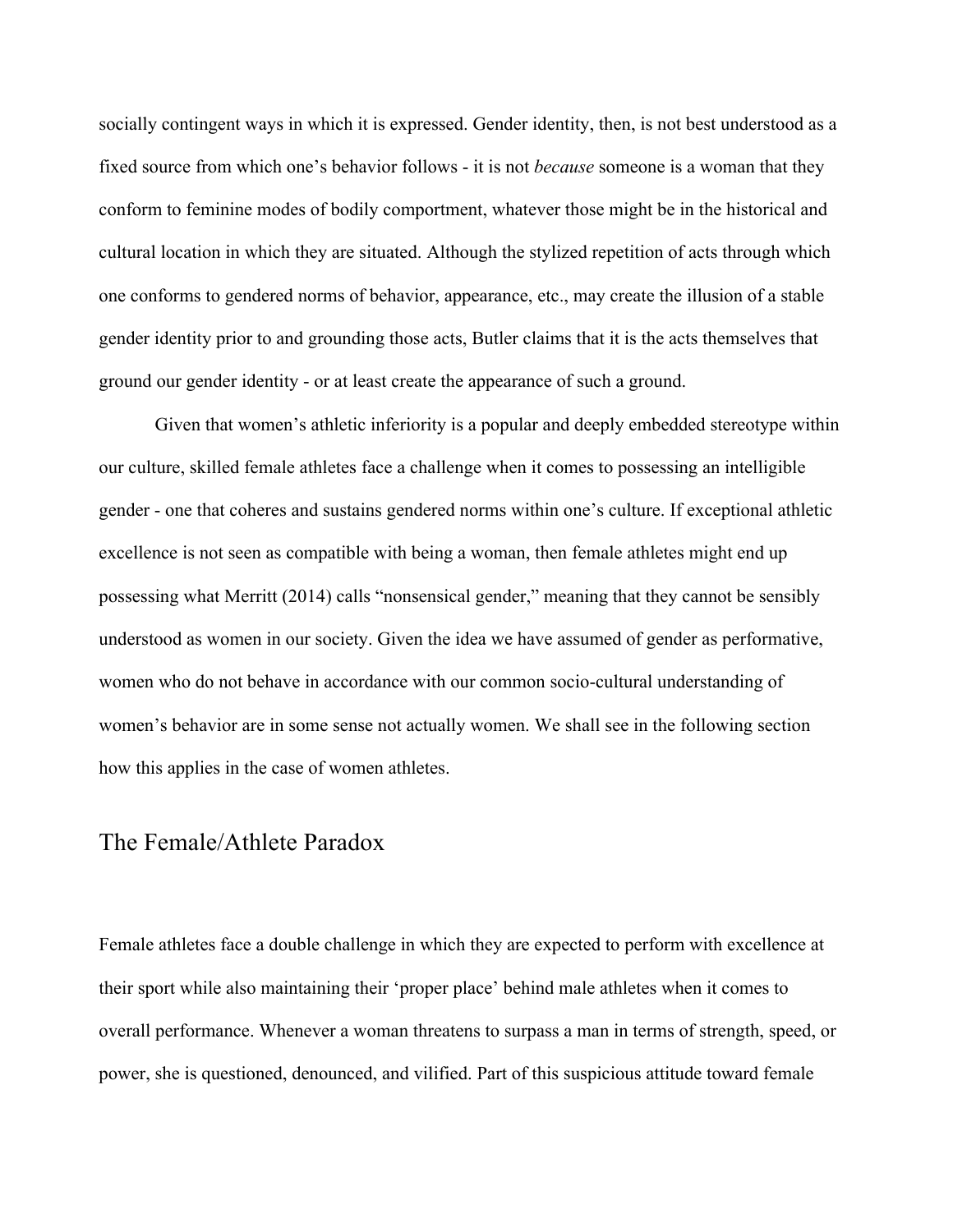athletes, we argue, stems from what scholars have referred to as the "female/athlete paradox," which is the notion that a female athlete must simultaneously appear strong, confident, and adept at her sport, but must also retain all the trappings of a 'feminine' and 'normal' woman (Krane 2001, Kolnes 1995, Meân and Kassing 2008, Ross and Shinew 2008). This has also been found to discourage adolescent girls from participating in athletic activities in the first place. A fear of masculinization and the additional pressure of the male gaze can also explain adolescent girls' anxiety about participation in sports in mixed gender contexts. (Evans 2006).

The pressure to conform to typical norms of femininity can be seen in media coverage of female athletes across several different sports. It applies to women in swimming – Nyad, e.g., and also, the recently acclaimed Katie Ledecky, who has been touted to be the next 'Michael Phelps', if not a superior version of him (Time 2015). In surfing – Maya Gabeira, e.g., was criticized for being 'reckless' when she had a near-death experience attempting to ride the biggest wave ever surfed by a woman, despite such reckless behavior being undertaken by men on numerous occasions without the same critique (Skenazy 2013). It also applies to sport martial arts. With respect to the latter, the popularity of mixed martial arts leagues such as the UFC and Strikeforce gives us a clear view of how the media treats successful female fighters such as Ronda Rousey and Cristiane Justino. Rousey, despite a feminine and conventionally sexy public image, has nevertheless been subject to more than her share of media scrutiny related to her body size. It is typical in mixed martial arts for fighters to have a natural weight that is significantly higher than the weight class in which they compete, but media commentary on Rousey's appearance led her to comment publicly on reasons why she takes pride in her body (Cepeda 2015). Arguably worse yet, though, have been sexist and transphobic comments about another dominant fighter, Cristiane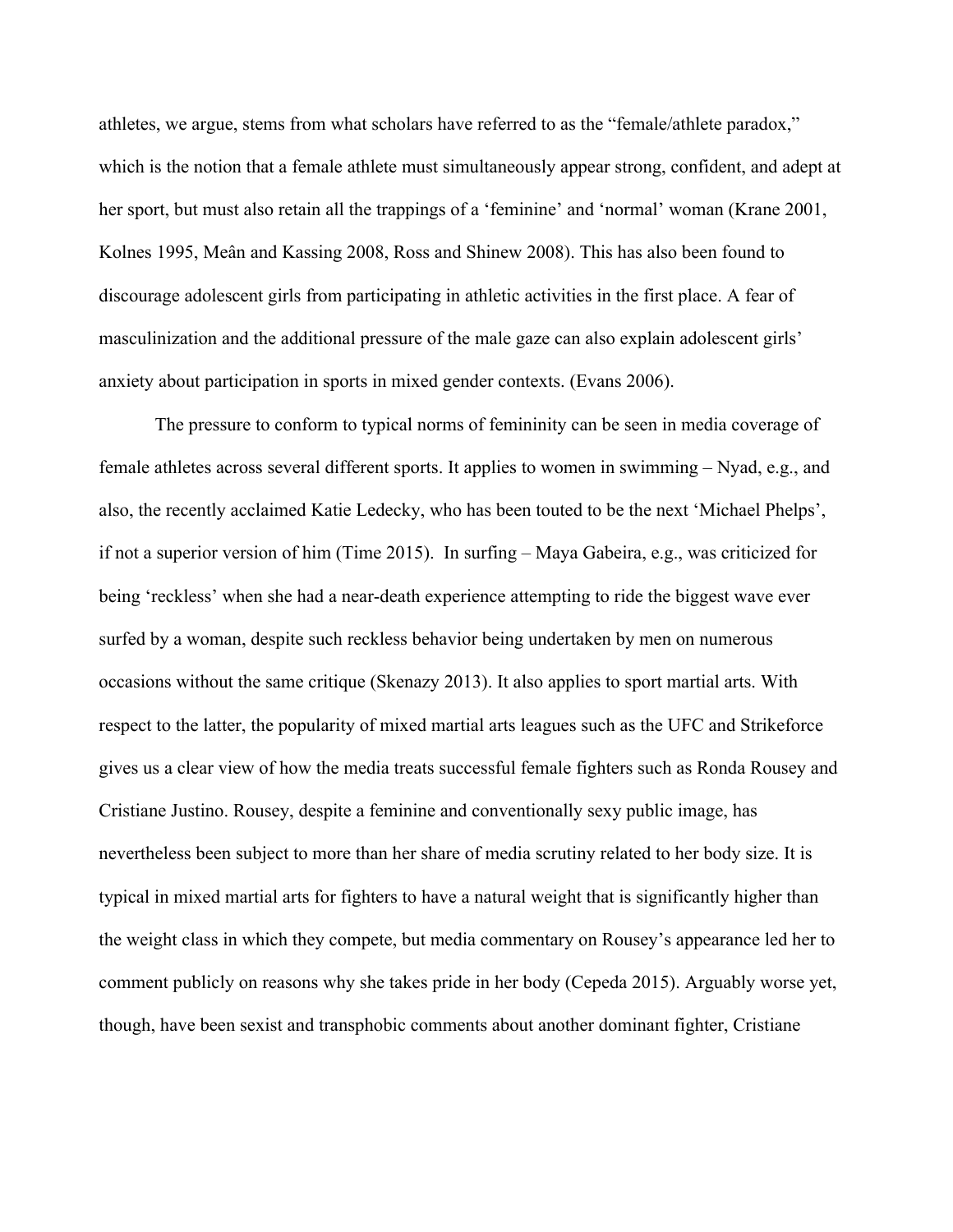Justino, nicknamed "Cris Cyborg," who has never maintained an especially feminine image (Guillan 2015).

Though swimming, surfing, and sport martial arts are all individual sports, the mechanisms for competition are different in each one. In swimming, the winner is the first to swim the requisite distance; in surfing, points are awarded by judges based on the maneuvers performed; and in sport martial arts, points are awarded for successful strikes or throws performed on an opponent. While some gender segregation may happen in training, it is nevertheless very common for young athletes in all of these sports to train together. This makes the sports interesting in terms of observing the ways group dynamics and biases shape performance. In these three sports, like many others, gendered stereotypes are applied, much to the detriment of many female athletes. For instance, many adolescent girls in sport martial arts have already internalized the idea that girls are inherently weaker competitors than boys (Sisjord 1997, Guerandel and Menneson 2007). What is compelling to us, especially in swimming, surfing, and sports martial arts, is that the mechanism by which these stereotypes emerge and are sustained is not a wholly internal process, but is rather a collective, dynamic, and interactive one.

# Enacting and Embodying Stereotypes: The Construction of Inhibited Intentionality

On our view, it is best to conceive of the internalization of stereotypes by athletes as a process that emerges and is maintained by socially interactive dynamics. In other words, rather than assuming that the phenomenology underpinning how stereotypes are embodied is a solely *subjective*  experience, it is better, we argue, to think of this process as *intersubjective* in nature. As it turns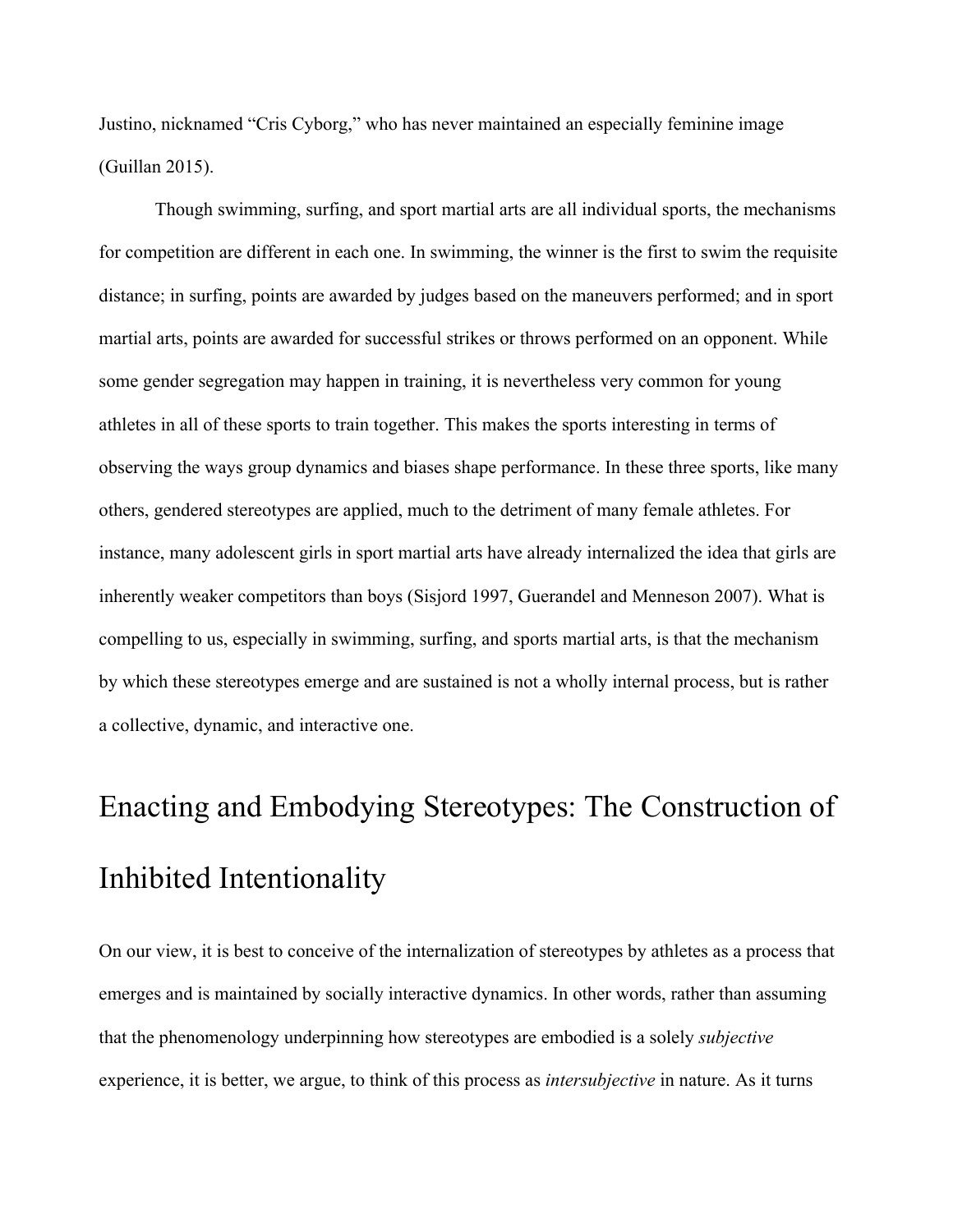out, the enactivist view of the mind, a theory recently developed and defended in the philosophy of cognitive science, provides an excellent framework for explaining how stereotype threat is developed and sustained, and furthermore, how it shapes the embodied phenomenology of female athletes.<sup>1</sup> In particular, arguments that emphasize shared meaning-making through dynamic coupling (Varela, et al 1991, Fuchs and De Jaegher 2009, De Jaegher and Di Paolo, 2007) make a convincing case for a distributed and externalized account of the ways in which stereotypes influence the psychology of athletes and ultimately alter their performance, in both positive and negative ways.

To get an idea of how the enactivist approach is unique as well as useful in accounting for stereotype threat, it is helpful to contrast it with what can be labeled 'standard' cognitive science. Often synonymous with *cognitivism*, standard accounts of cognition treat thought as an internal, representational, and rational process. There is disagreement as to exactly how much of cognition is representational, whether it is entirely brain-bound or extended into the central nervous system, etc. - and we will not rehearse those variations here. It suffices to generally understand the cognitivist paradigm as one that sees thought as a result of receiving data from the world and processing it much like a computer processes information - symbolically, and guided by internal norms of representational content.

Like many non-standard approaches to cognitive science (cf. Clark, 2008; Varela, et al, 1991; Hutto & Myin, 2012) enactivism abandons the idea that cognition is an entirely internal process. Drawing from the work of Gibson (1977), e.g., enactivists claim that the world affords us with potentials to act and it is in this interplay between brains, bodies, and environment that thought emerges. It is important to note, however, that the way cognition emerges is not

 $<sup>1</sup>$  There are several strands of enactivism, to be sure, but our focus will be limited to the general thesis that cognition is</sup> not a passive and internal thing that happens to us or inside us, but is something we *do* - a process we engage in when we are meaningfully coupled to the environment. (Cf. Noe, 2009)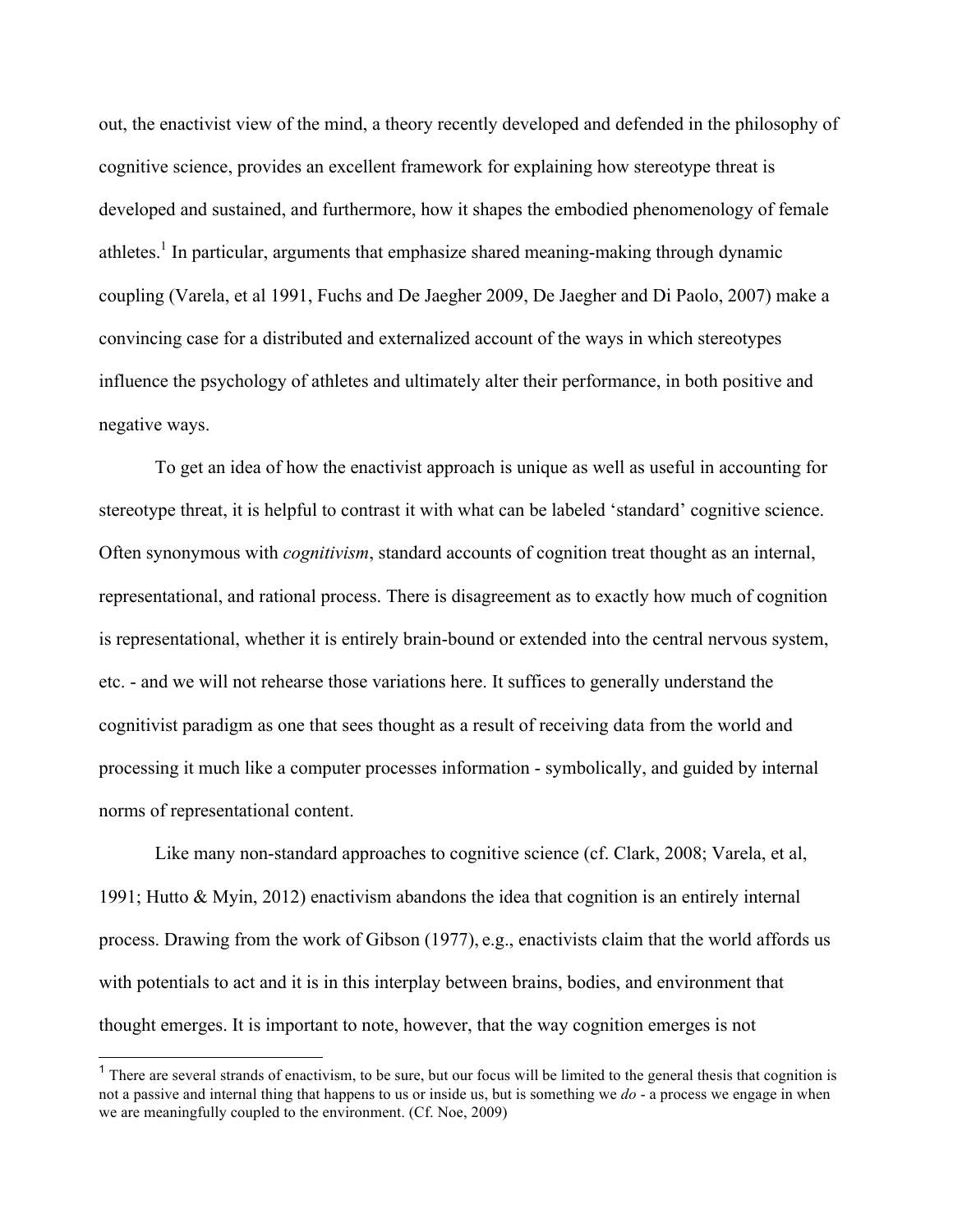haphazard, nor the result of just any interaction. Instead, organisms and their environments are "structurally coupled" (cf. Maturna, 1987) insofar as only certain interactions are afforded by the organization of each. Consider, for example, the bluefin tuna, whose body weight and shape would seem to preclude efficient hydrodynamics (cf. Triantafyllou & Triantafyllou, 1995). Nevertheless, by exploiting features of the environment - namely, the vortices and eddies that form as a result of propulsion through the water - the fish are able to move much faster than simple physics would deem possible. Notice, however, that in this case, the fish must have a particular structural organization - i.e. the tail fin strength to manipulate the wake - and the environment must also be primed and ready for such interaction - the perturbation of the water by the fins of the fish, which in turn give the fish just enough power to stir up even more propulsive force.

The example above parallels the way cognition is argued to 'co-emerge' when humans interact with their environments. To be sure, we sometimes exploit features of the world - such as when we use technological devices like smartphones to store memories - but the environment also places demands on us, forcing us to think and behave in context-specific ways, such as when we make assumptions and predictions about whole objects despite their not being presented to us as such.<sup>2</sup> Humans and their specific environments, therefore, form a tightly coupled system that we can call cognitive in its own right. For instance, the removal of a part of my brain responsible for, say, language processing, would be expected to result in the loss of certain linguistic abilities; similarly, if I were to remove features of the environment from this coupled system of which I am

<sup>&</sup>lt;sup>2</sup> As I walk down a busy downtown street, I might, for example, see a church steeple and think to myself "St. Paul's Cathedral is approximately 5 blocks away." But my estimation is not simply the result of inputting a set of complete data as to the whereabouts of the cathedral into my brain and performing the requisite computational analysis. In fact, I don't even see the whole building - just a small fraction of it. And yet, it is given to me in experience as a whole object. This is what Merleau-Ponty (1967) has referred to as having presence in absence, or the idea that objects are never actually wholly presented to us, and yet, they are experienced as such even in their lack of wholeness.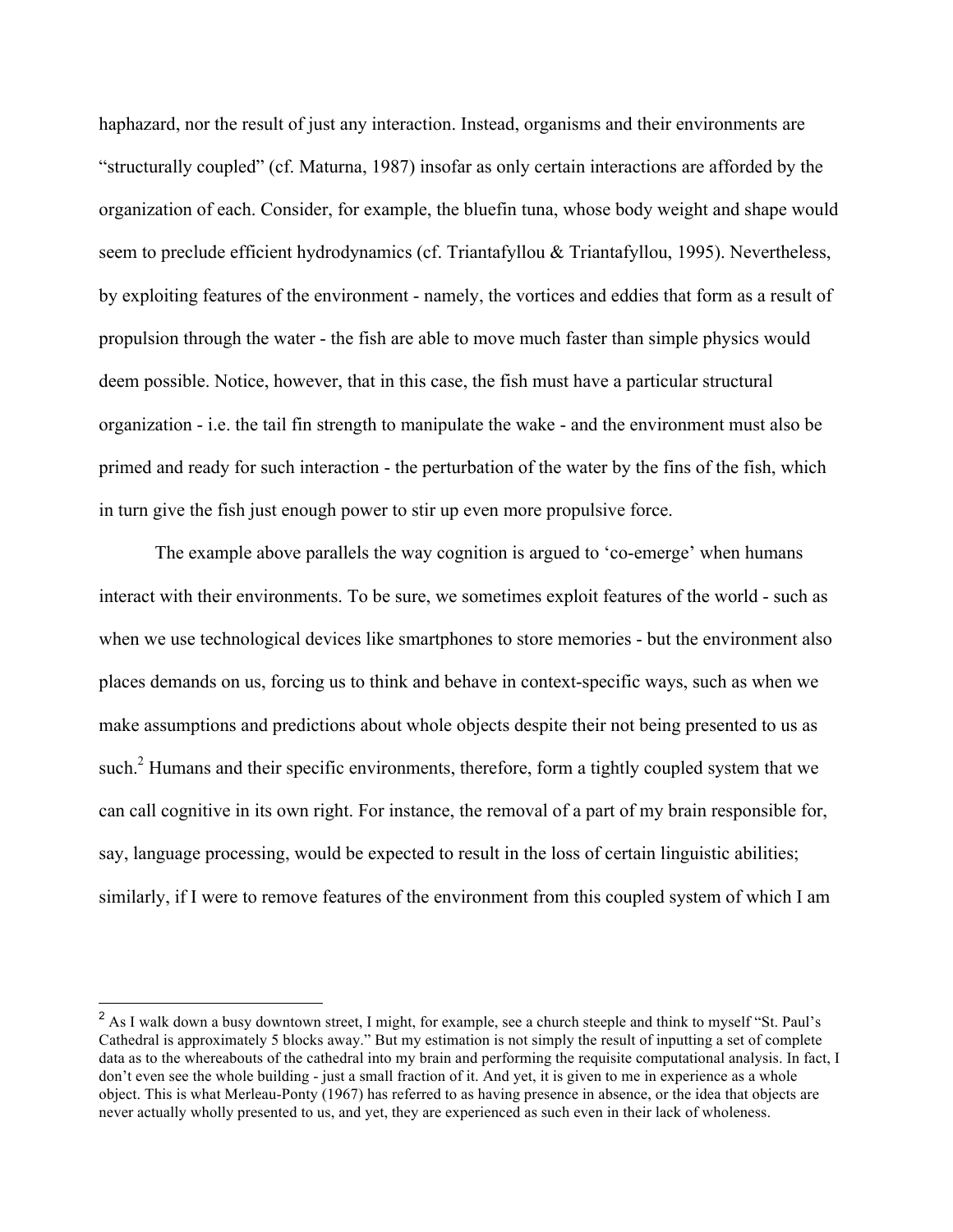a part, I should also expect whatever cognitive task in which I am engaged to be altered drastically, if not be altogether eliminated. As Maturana (1987) describes this co-emergence: If I have a living system ... then this living system is in a medium with which it interacts. Its dynamics of state result in interactions with the medium, and the dynamics of state within the medium result in interactions with the living system. What happens in interaction? Since this is a structure determined system ... the medium triggers a change of state in the system, and the system triggers a change of state in the medium. What change of state? One of those which is permitted by the structure of the system [75].

When it comes to *meaning* and how sense is made in these human-environment interactions, enactivism rejects the cognitivist argument that signification occurs wholly within the confines of the human organism, let alone her brain. While the body is crucial, as it must be structured in such a way that features of the environment show up as meaningful in the first place (I cannot, for example, make sense of some noises that my dog can, because my tympanic membrane and auditory cortex are not nearly as sensitive as my canine friend's), the way the world is set up is also essential for meaning-making. Gibson (1977) explained this quite well with his theory of affordances - objects don't show up to me as 'able to be acted upon' if they don't already conform in some way to my body and its structure. As DiPaolo  $\&$  Thompson (2014) argue, regarding sensemaking under an enactivist framework:

From this perspective, the body is not just the means but also an end of being a cognitive system. To put the point another way, basic cognition is more a matter of adaptive self-regulation in precarious conditions than abstract problem solving. The point here is not to deny that we can and do engage in high-level problem solving. Rather, it is to say that this kind of narrow cognition presupposes the broader and more basic cognition that we call sense-making [73].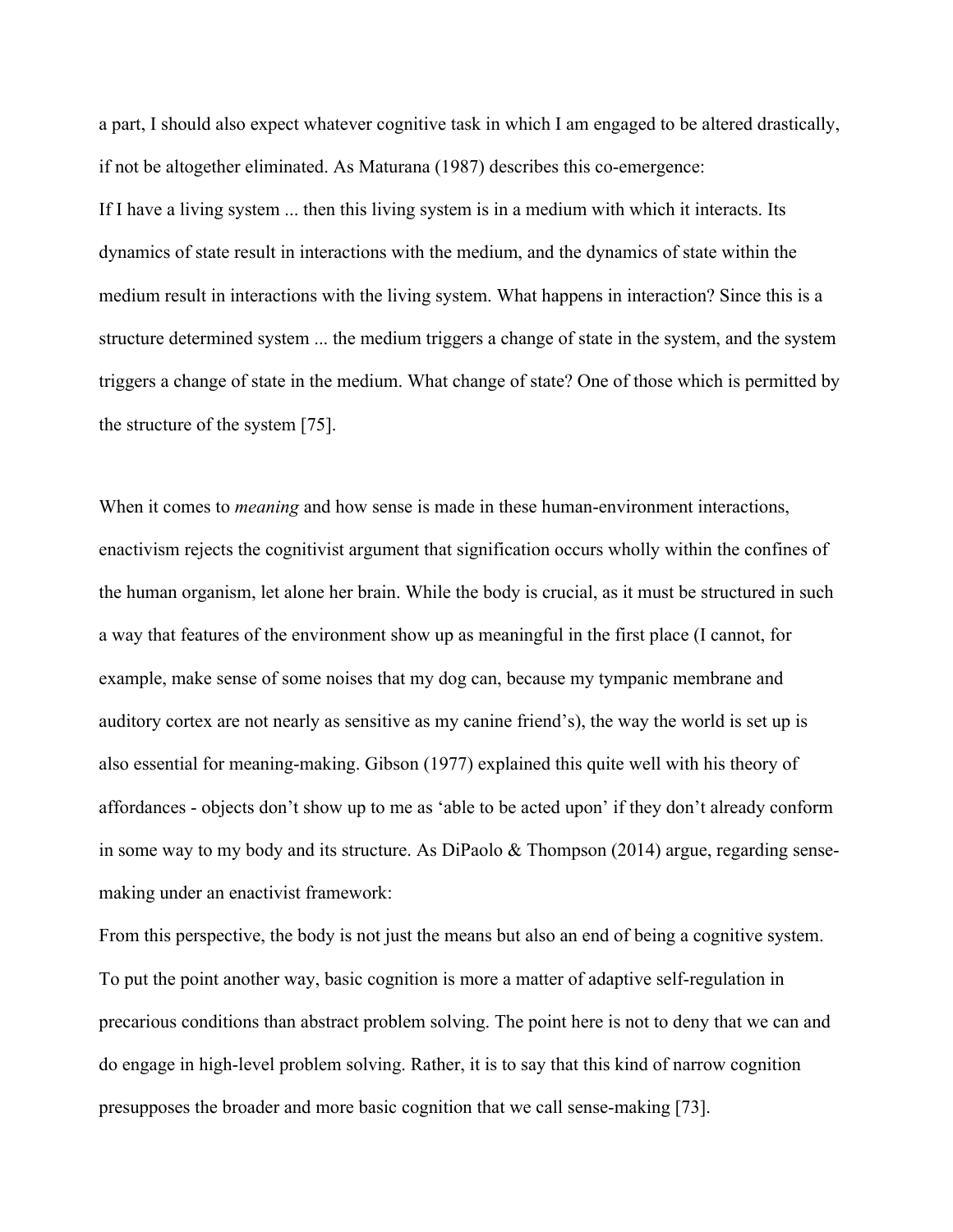This brief overview of the enactivist paradigm is meant to provide a basis for interpreting stereotypes and female athletic embodiment through a much more dynamic and interactive lens than most traditional theories of cognitive science would permit. If we think of the way in which stereotypes, as features of the environment, shape the thoughts and ultimately serve to structure the bodily comportment of athletes, while the performance of those athletes in turn feeds back into the stereotypes themselves, the phenomenon of stereotype threat begins to look a lot more like Maturana's picture of a coupled system, whose identity is sustained by mutual interdependence. In the case of female athletes internalizing and performing on the basis of stereotypes, the 'system' at play is one in which meaning is made by the stereotypes influencing and being influenced by the athlete's embodied cognition and performance within that system.

Before going further with this analysis, it is worth noting that the enactivist framework has also been extended to include the affective dimensions of embodied cognition (cf. von Scheve and Salmela, 2014; Krueger, 2014). Whereas traditional theories of emotions treat them as internal 'feelings' (cf. Lang, 1994), perceptions (cf. Kraut, 1986; Prinz, 2004), or appraisals (cf. Nussbaum, 2001), proponents of a more enacted view of cognition tend to view affect in the same way they view cognition generally, namely, as a dynamically interactive process. Emotions, on this view, emerge during exchanges between organisms and their environment, and in the case of humans, this environment is often social in nature. Especially if we consider emotions beyond the primary feelings of sadness, anger, etc. and broaden our view to include social emotions - shame, pride, etc. - and background emotions - long term moods, like depression, anxiety, etc. - then it becomes clear why it is better to think of many forms of affect as intersubjective. Take, for example, the "Still Face" experiment (cf. Tronick, et al., 1978), where caregivers cease responding to the facial expressions and gestures of their infants, and instead offer an expressionless stare. In very little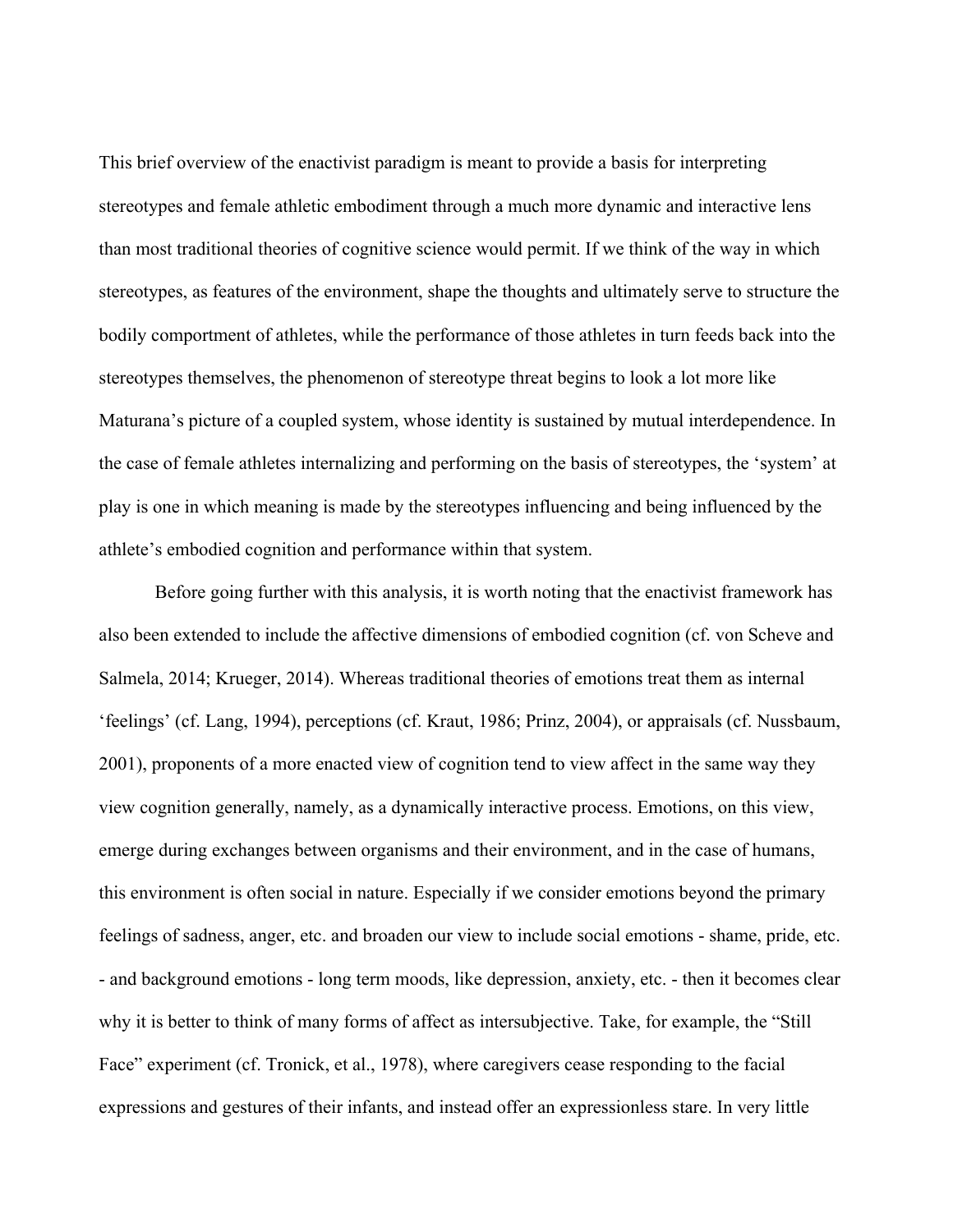time, the infants become distressed, their moods change from happy to angry or upset, and they begin to seek out attention and interaction by making loud noises, flailing limbs, and so forth. In other words, their detachment from the other – the lack of synchrony – is what constitutes the change in emotion. Krueger (2014) also points out that the same structures that synchronously regulate infant-caregiver relationships are present in adult emotional interactions and can serve to extend and enhance the affective background. My anger, for example, can be charged and heightened by talking to others who are angry at the same set of events. At a sporting event, my excitement will feed off of the crowd of other fans. In fact, it has been documented that emotional expression by professional athletes is actually *drawn out* by the excited faces of others, such as when a bowler makes a strike and does not appear to care much about the success until he or she turns to a group of proud and smiling spectators (cf. Kraut & Johnston, 1979). The smiles of others, to put it simply, can be contagious, as can negative emotions, such as fear, anger, and sadness. As adults, these affective states occur and co-occur over much longer periods of time and are therefore often components of much more complicated systems of thought, relationships to others, and transactions within institutions.

Affect almost certainly plays a key role in the way stereotypes are internalized and thereby alter cognition and bodily phenomenology. As the discussion of Young's work above illustrated quite nicely, emotions help shape our bodily comportment - positive affect allows for an 'I can' sense of embodied capability, whereas negative affect yields an 'I cannot.' But the development of the *I can* or *I cannot* is not wholly subjective, and cannot be separated from the individual's environment. Indeed, as Fine's studies on emotional intelligence indicate, there are already background assumptions at play in stereotypes, such as 'boys just don't have empathy' or 'women are so emotional' - and that background is intersubjectively constituted. In other words, the belief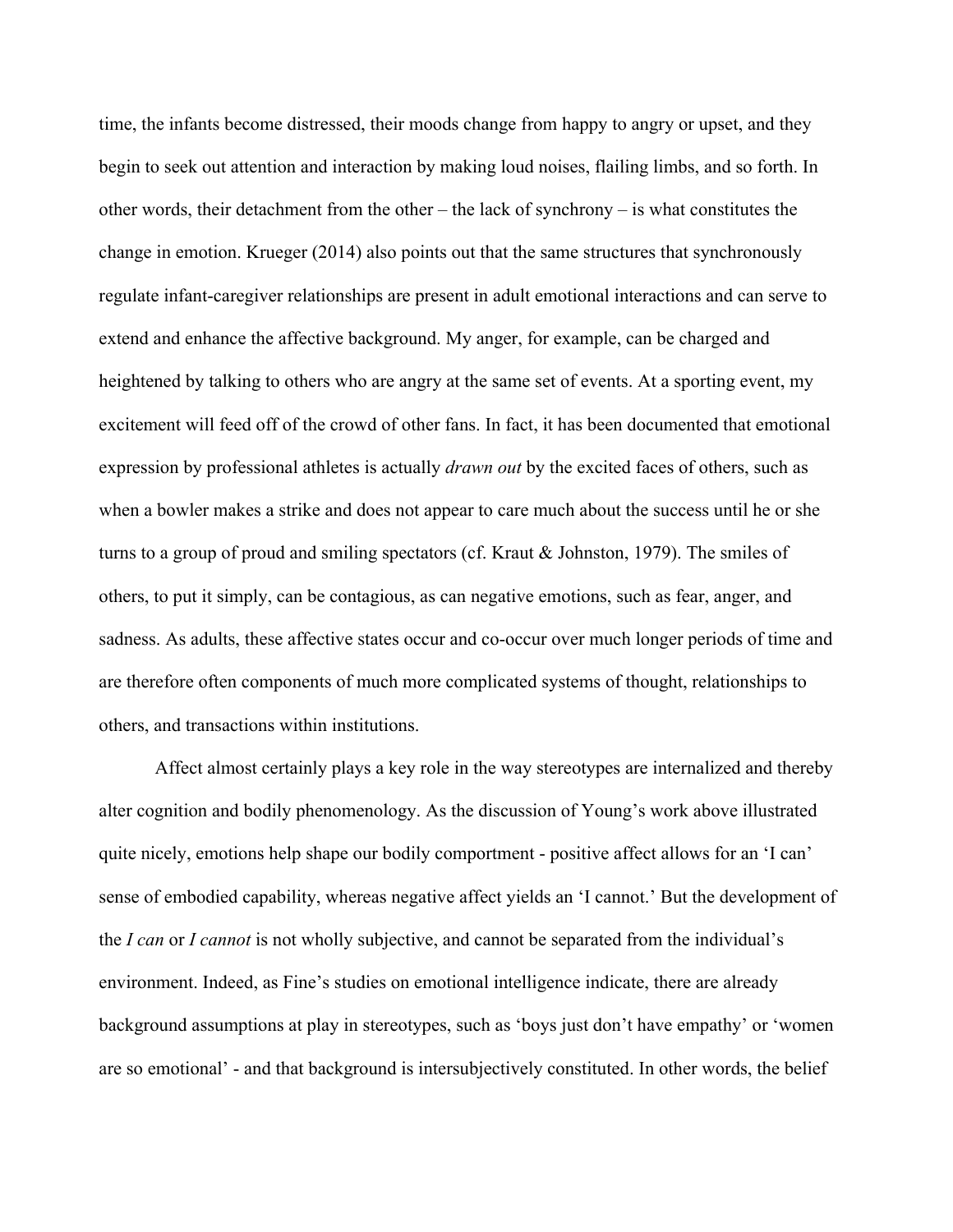that women are naturally less capable at this or that sport is developed and maintained through social transactions that serve to reiterate the idea and imbue it with more reality (cf. Butler…) and in the process, new forms of affect that would not be possible without these interactions emerge. Shame, for example, at being the only woman on a hiking excursion and feeling the weight of one's body as an impediment, which subsequently slows one down, manifests itself as a relational phenomenon - i.e. this social emotion is made possible only insofar as I compare myself to others, the stereotypes surrounding them versus me, and so forth.

## Conclusion: Positive Applications of Our View

Our argument that stereotypes are internalized dynamically through social interaction has important consequences for the training and mentoring of female athletes. As we have seen already, there is no reason to think that women are inherently weak as athletes. To name just a few female athletes with groundbreaking achievements, Serena Williams holds more major singles, doubles and mixed doubles titles combined than any other player (male or female). With 21 Grand Slam titles, she is also the only tennis player to have ever won singles titles at least six times in three of four Grand Slam tournaments. Mia Hamm, an American football player, held the record, for having scored the most goals at an international level, for any player, male or female, with 159 goals. She held this record until 2013, when it was beaten by Abby Wambach, who has now scored 184 goals and is the current world record holder (CBS News, 2016). Kelly Kulick (bowling), in 2010, was the first woman to win a national tournament. She beat out 62 of the country's top male bowlers to win (McManus 2011). There is a great deal of evidence, then, that women can perform extremely well in sports at very high levels, in some cases outperforming men. Given that women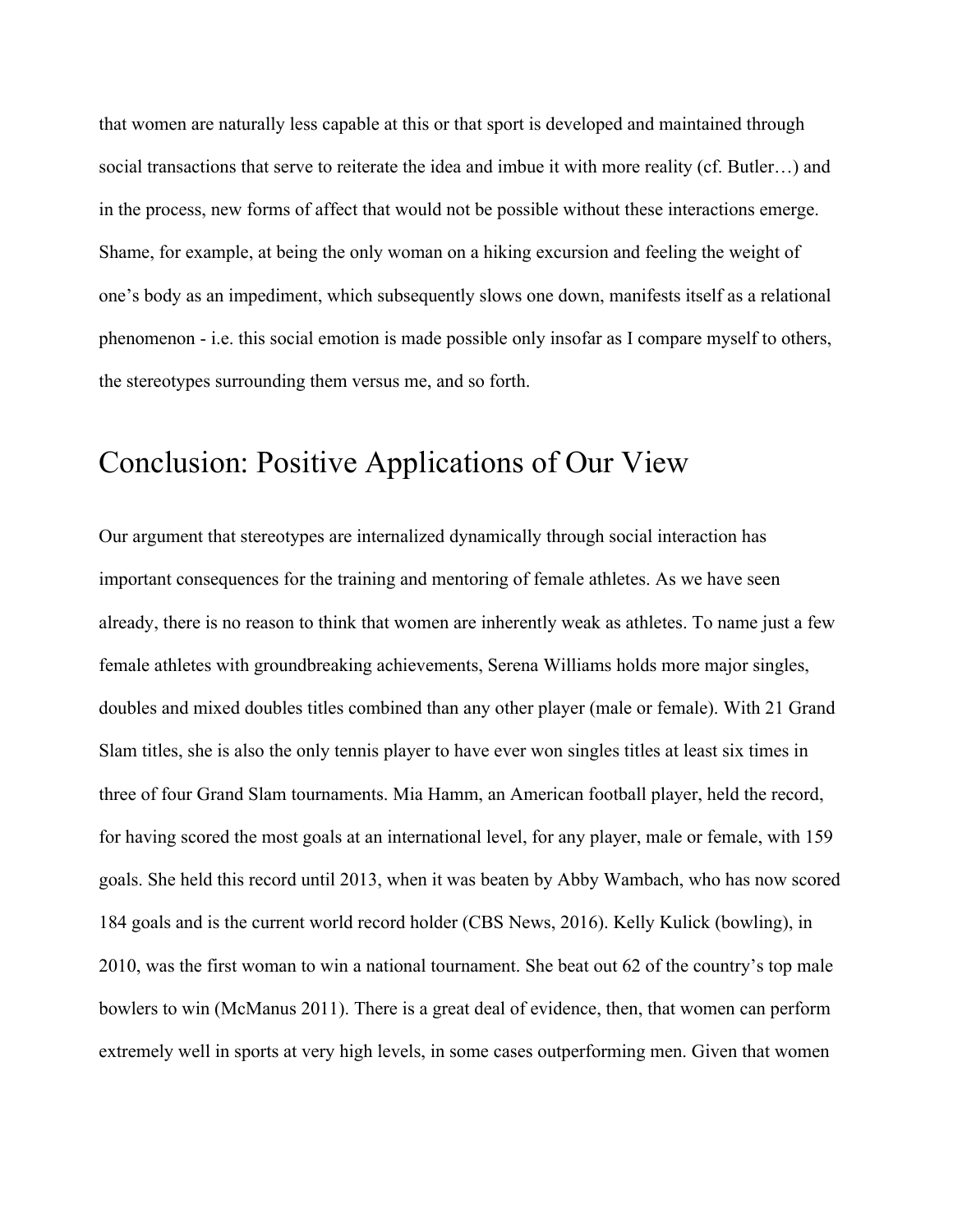do have this capacity for high performance, we should look at and attempt to eliminate the gendered factors in their training that might inhibit them.

Schmalz and Kerstetter (2006) found in their study that "children as young as eight are aware of and are affected by gender stereotypes" (551). Parents and coaches will need to be educated as well about the words they utilize, and the way they react and behave towards both genders should be the similar (Chalabaev, et al 2013). Therefore, coaches and trainers should take a closer look at the way they speak to and treat their athletes, since according to our view, these interactions can play a significant role in their female athletes internalizing a sense of inhibited intentionality and stereotypes about female weakness. Instead, coaches should try to create an environment in which athletes of all genders avoid internalizing potentially damaging stereotypes. After all, part of what makes the underperformance effect of stereotype threat so difficult to counteract is that it is to some extent a self-fulfilling prophecy. A person exposed to salient stereotypes predicting their poor performance will often exemplify those stereotypes.

One step towards helping women at the present moment is to educate them about this phenomenon of stereotype threat (Johns, Schmader, & Martens, 2005) and ensuring they are aware of other women in sports who have outperformed their male counterparts, such as the women mentioned above. Interventions need to start at a young age to create an environment in which girls internalize an "*I can*" rather than an "*I cannot*" in which they are encouraged to embody norms of athleticism and strength rather than more restrictive norms of feminine bodily comportment. This means that they need to be able to see their bodies as capable of free action and movement rather than as encumbrances; and they need to be able to see themselves as acting subjects rather than as things that are acted upon. This means actively discouraging stereotypes of female weakness and incapacity. However, even if the training environment does not contribute to the internalization of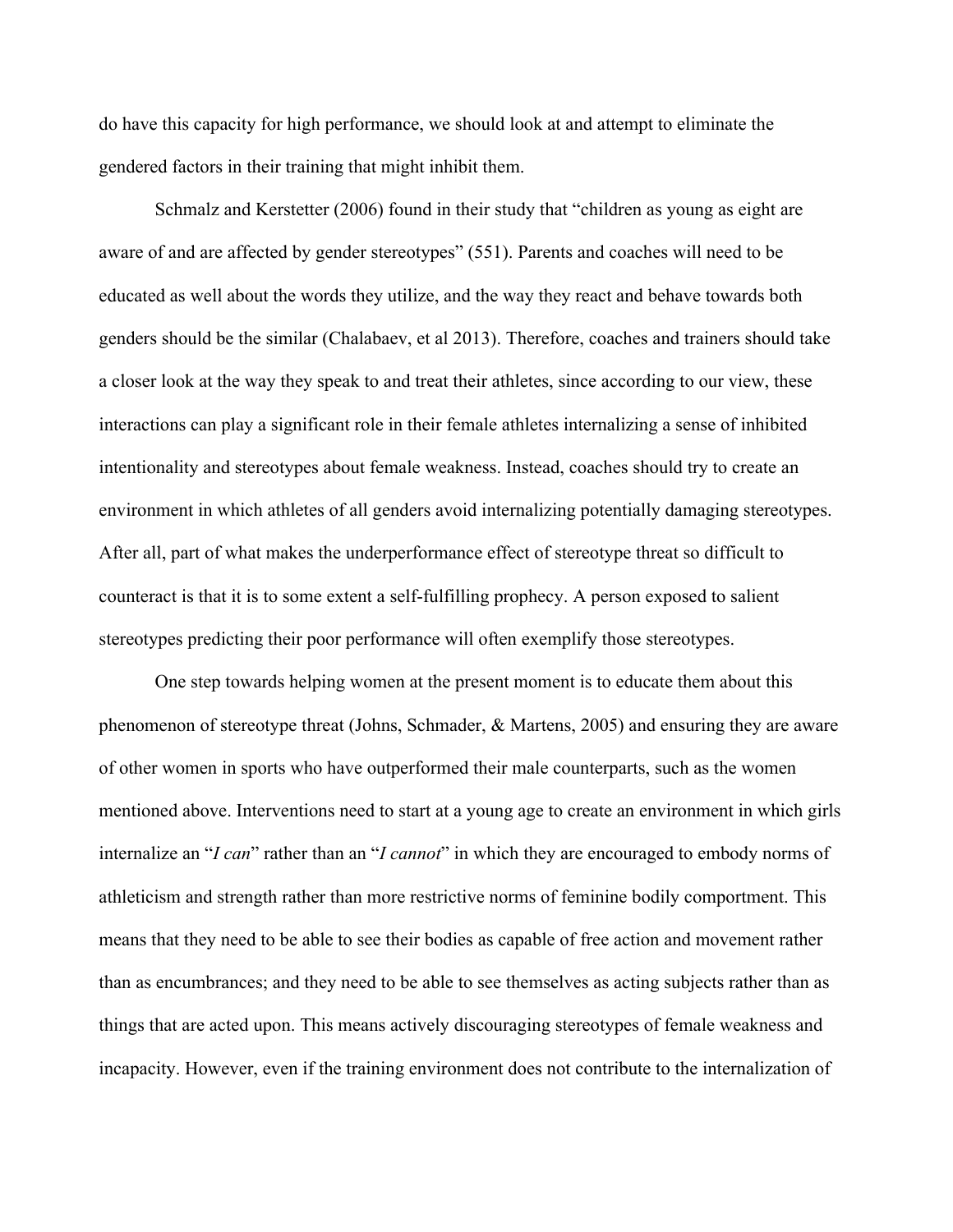these stereotypes in young female athletes, it would be naive to think that they would be able to avoid exposure to them in the media, and in society at large. Therefore, measures still need to be taken to counteract the effects of stereotype threat, given the prevalence of negative stereotypes about female athletes.

One way that coaches can counteract the effects of stereotype threat is by employing insights from the growth mindset literature. Yeager and Dweck (2012), for instance, discuss implicit theories, which are assumptions about personal characteristics that people have, such as intelligence or athletic ability. Fixed, or entitative, theories can be contrasted with malleable, or incremental, theories. Those with more of an entitative theory of intelligence, for example, tend to see intellectual ability as something people have a fixed amount of - some are just naturally smarter than others; whereas those with an incremental theory tend to see it as something that can be grown and developed over time.

At least in the area of intellectual ability, researchers have found that the adoption of a growth mindset can help counteract the effects of stereotype threat (Dweck 2007). Good, Dweck, and Rattan (2005) compared the experiences of female students in a calculus course who held entitative views of mathematical ability with those who held incremental views. While a great deal of students in the class were well aware of negative stereotypes about women's mathematical ability, this had much less impact on the students who held incremental theories of learning. Those who, in contrast, viewed mathematics as a gift were more vulnerable to setbacks and developed reduced confidence and a sense of belonging.

To generalize these insights to the realm of athletics, coaches should foster a growth mindset by de-emphasizing the contribution of natural ability to athletic success, focusing instead on the importance of consistent training and hard work. They might also share stories of high-level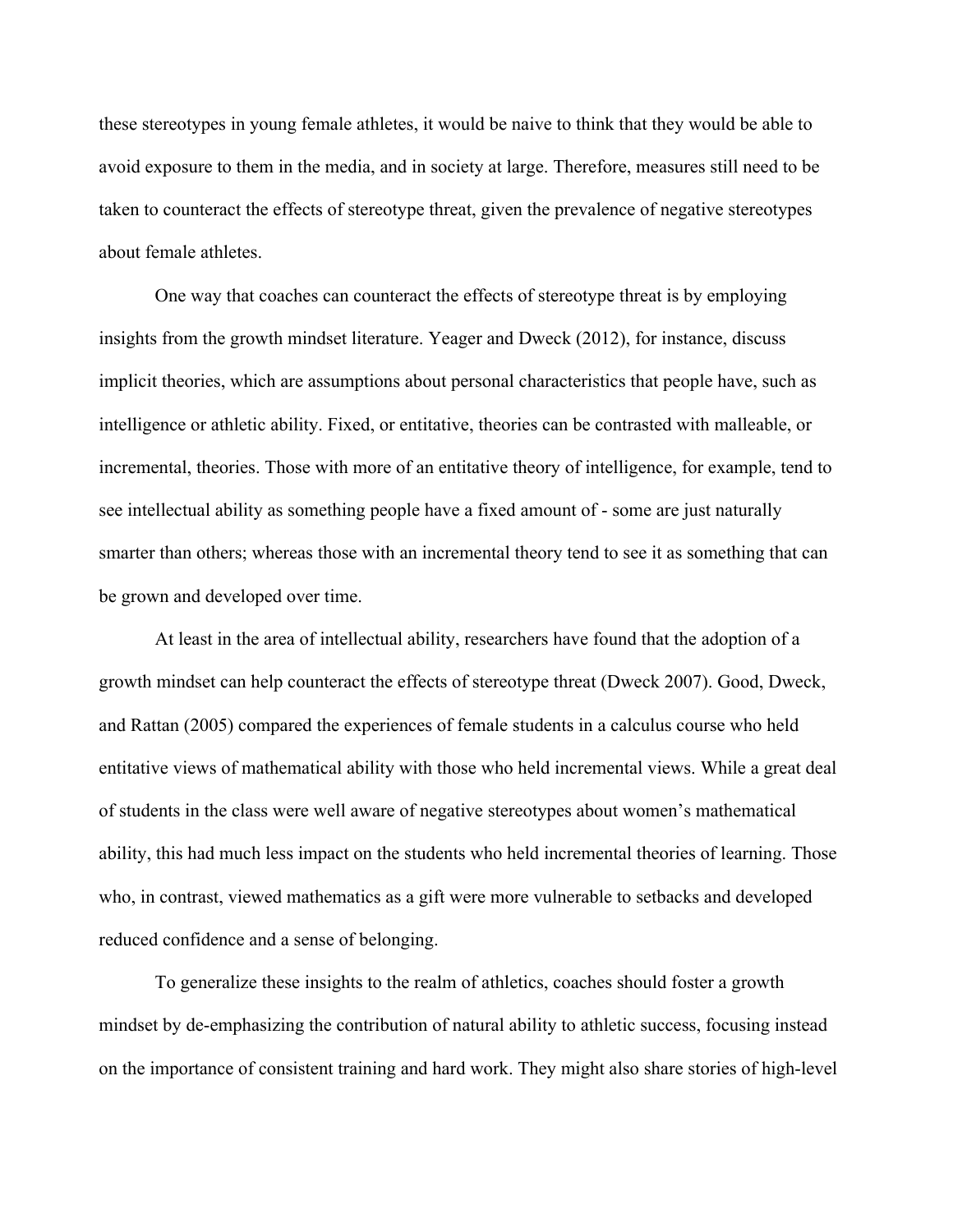athletes who were not initially thought to have significant talent and promise but developed their skills through time and perseverance.

Also in line with the enactivist model that we have adopted here, some researchers argue that stereotype threat is situationally triggered, and that lower social status is not necessarily a precondition for it to occur (Leyens, Desert, Croizet, & Darcis, 2000). Hively and El-Alayli (2014) found that if the task was easy then even when pressure was added stereotype threats did not hinder performance; this idea could be implemented in interventions to boost the confidence of female athletes. Gradual, incremental increases in task difficulty could also reinforce the development of a growth mindset about training.

In general, our argument is that we should take very seriously the idea that social dynamics are equally, if not more, responsible in shaping the embodied capability of an individual than her own sense of ability. Coaches, trainers, and parents responsible for training athletes of different genders should pay careful attention to potential conflicts between stereotypes and norms of athletic performance. And when possible, they should foster a growth mindset in their athletes in order to counteract the effects of the stereotypes they will almost inevitably encounter. This would result in positive changes to the way that female athletes are trained in swimming, surfing, sports martial arts, and many other embodied practices.

#### References

Ambady, Nalini, Margaret Shih, Amy Kim, and Todd L. Pittinsky. 2001. "Stereotype susceptibility in children: Effects of identity activation on quantitative performance." *Psychological Science*, 12(5): 385-390.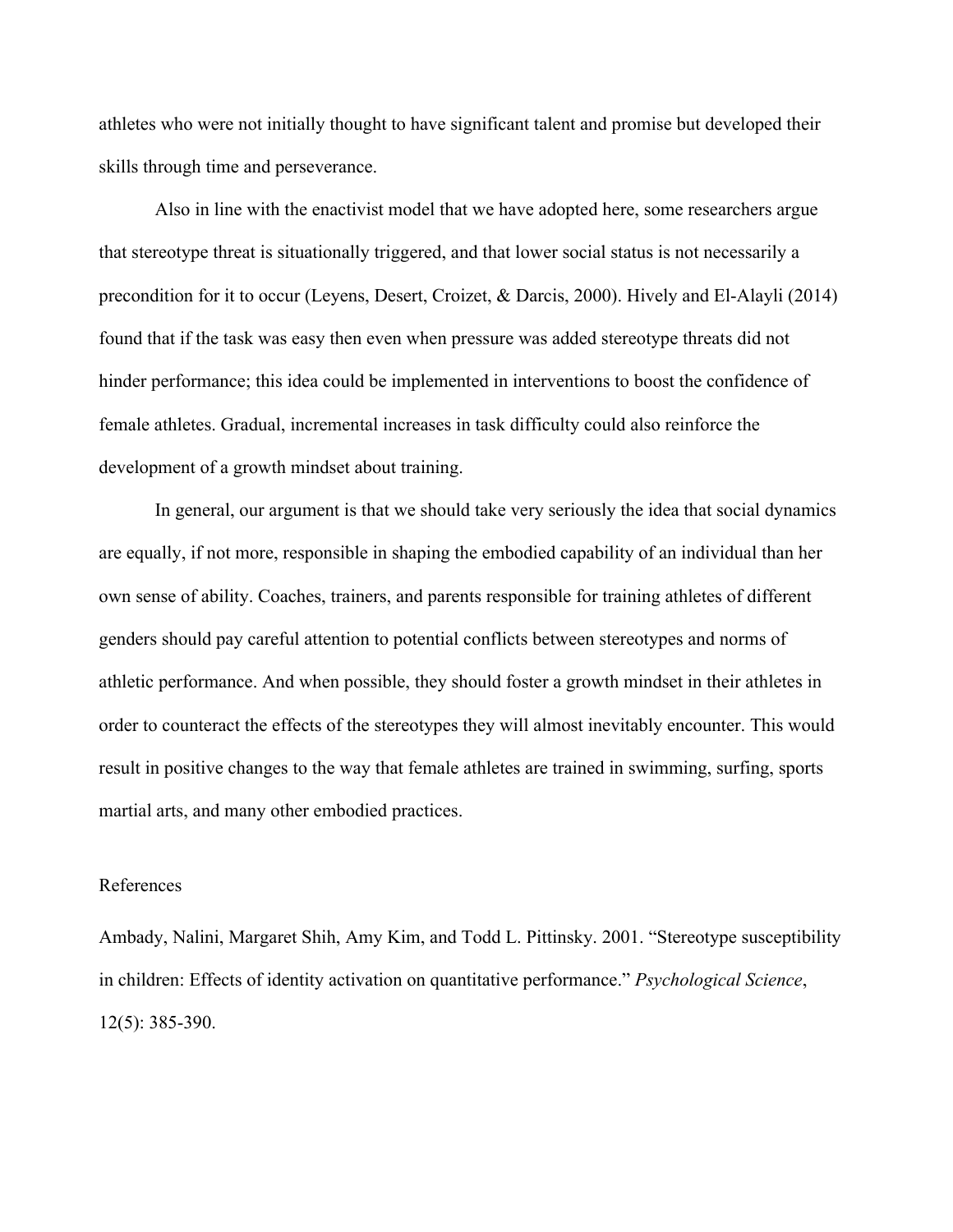Atencio, Matthew, Becky Beal, and Charlene Wilson. 2009. "The distinction of risk: urban skateboarding, street habitus and the construction of hierarchical gender relations." *Qualitative Research in Sport and Exercise* 1(1): 3-20.

Axisa, Mike. 2016. "Female pitcher Sarah Hudek picks up first collegiate win." *CBS Sports*. February 13. Accessed May 31, 2016. http://www.cbssports.com/mlb/eye-on-

baseball/25482728/female-pitcher-sarah-hudek-picks-up-first-collegiate-win

Baron-Cohen, Simon. 2013. *The Essential Difference: Male and Female Brains and the Truth About Autism*. New York: Basic Books.

Beal, Becky, and Charlene Wilson. 2004. "'Chicks dig scars': Commercialisation and the transformations of skateboarders' identities." In *Understanding lifestyle sport: Consumption, identity and difference*, edited by Belinda Wheaton. 31-54. London: Routledge.

Beilock, Sian L., William A. Jellison, Robert J. Rydell, Allen R. McConnell, and Thomas H. Carr. 2006. "On the causal mechanics of stereotype threat: can skills that don't rely heavily on working memory still be threatened?" *Personality and Social Psychology Bulletin* 32: 1059-1071.

Beilock, Sian L. and Allen R. McConnell. 2004. "Stereotype threat and sport: Can athletic performance be threatened?" *Journal of Sport & Exercise Psychology* 26: 597–609.

Berri, David. 2015. "Basketball's Gender Wage Gap is Even Worse Than You Think." *Vice Sports*. August 12. Accessed May 31, 2016. https://sports.vice.com/en\_us/article/basketballsgender-wage-gap-is-even-worse-than-you-think

Bettcher, Talia. 2007. "Evil Deceivers and Make-Believers: Transphobic Violence and the Politics of Illusion," *Hypatia* 22(3): 43-65.

Bettcher, Talia. 2009. "Trans Identities and First-Person Authority" in *You've Changed: Sex Reassignment and Personal Identity* (ed. Laurie Shrage). Oxford University Press.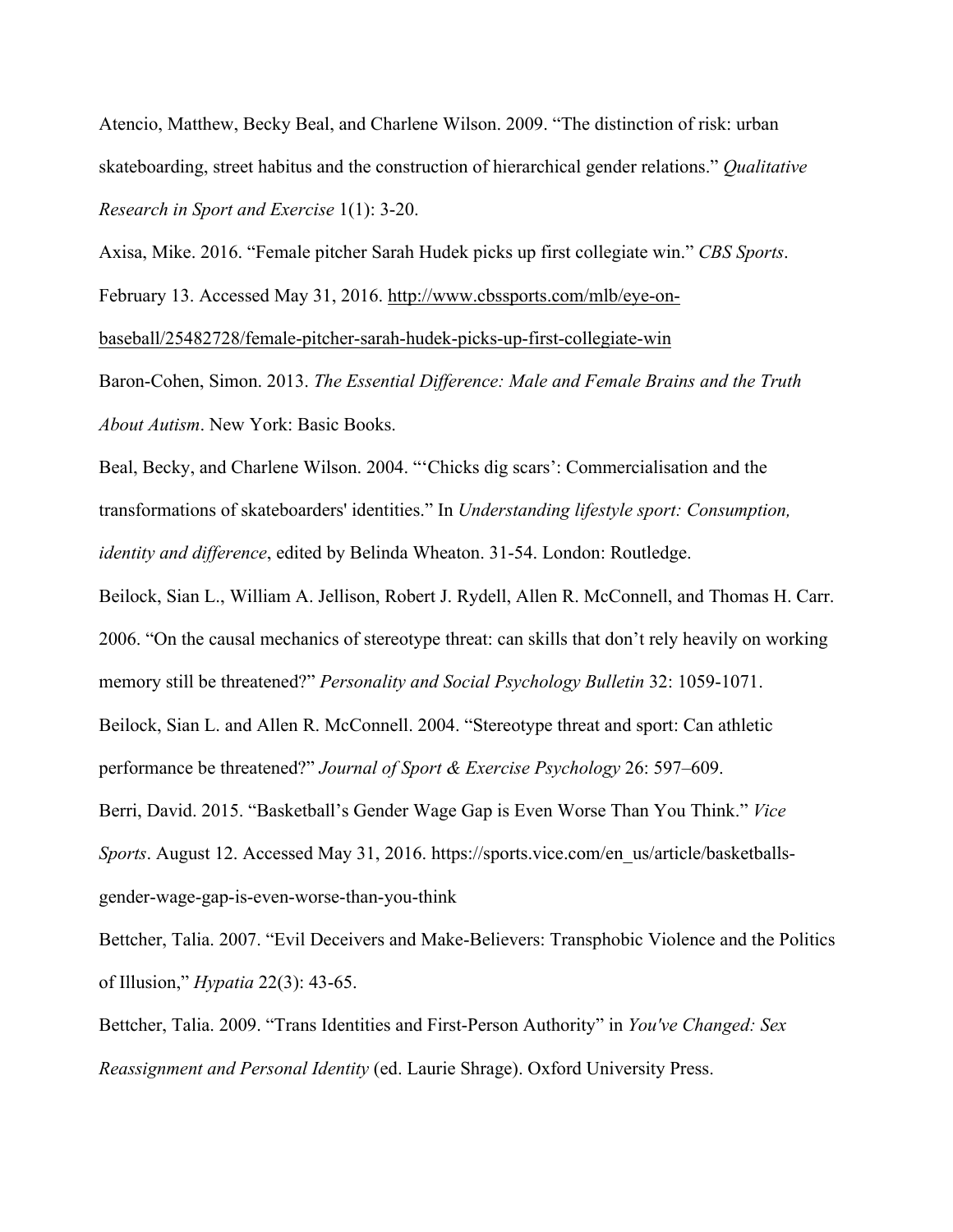Birrell, Susan, and Nancy Theberge. "Feminist resistance and transformation in sport." *Women and sport: Interdisciplinary perspectives* (1994): 361-376.

Booth, Douglas. "From Bikinis to Boardshorts:" Wahines" and the Paradoxes of Surfing Culture." *Journal of Sport History* 28, no. 1 (2001): 3-22.

Butler, Judith. 1999. *Gender Trouble*. New York: Routledge.

Cahn, Susan K. 1994. *Coming on Strong: Gender and Sexuality in Twentieth-Century Women's Sport*. 2nd ed. New York: Maxwell Macmillan International

Capatides, Christina. 2016. "Greatest female athletes of all time." *CBS News*. Accessed March 13,

2016 http://www.cbsnews.com/pictures/greatest-female-athletes-of-all-time/

Cepeda, Elias. 2015. "Ronda Rousey: 'I'm not a do-nothing b\*\*\*\*'" *Fox Sports*. July 29. Accessed June 2, 2016. http://www.foxsports.com/ufc/story/ronda-rousey-i-m-not-a-do-nothing-bitch-072915

Chalabaev, Aïna, Philippe Sarrazin, Jeff Stone, and François Cury. 2008. "Do achievement goals mediate stereotype threat? An investigation on females' soccer performance.". *Journal of Sport and Exercise Psychology* 30: 143–158.

Chalabaev, Aïna, Jeanik Brisswalter, Rémi Radel, Stephen A. Coombes, Christopher Easthope, and Corentin Clément-Guillotin. 2013. "Can stereotype threat affect motor performance in the absence of explicit monitoring processes?: Evidence using a strength test." *Journal of Sport and Exercise Psychology* 35: 211-215.

Chalabaev, Aïna, Philippe Sarrazin, Paul Fontayne, Julie Boiché, and Corentin Clément-Guillotin. 2013a. "The influence of sex stereotypes and gender roles on participation and performance in sport and exercise: Review and future directions." *Psychology of Sport and Exercise* 14: 136-144.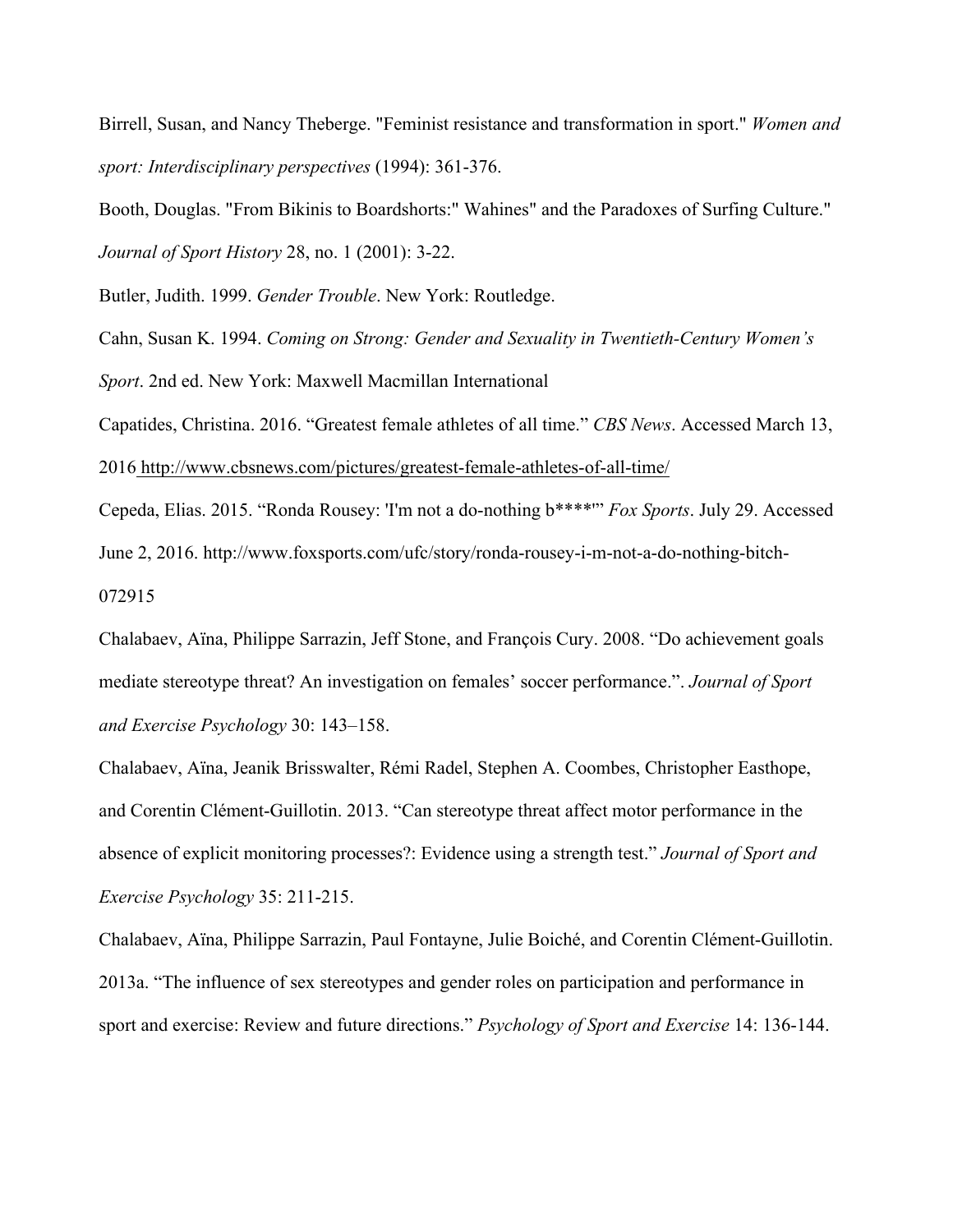Chisholm, Dianne. 2008. "Climbing Like a Girl: An Exemplary Adventure in Feminist Phenomenology." *Hypatia* 23 (1): 9-40.

Clark, Andy. 2008. *Supersizing the Mind: Embodiment, Action, and Cognitive Extension.* Oxford: Oxford University Press.

Comley, Cassie. 2016. "'We have to establish our territory': How Women Surfers 'carve out' Gendered Spaces Within Surfing." *Sport in Society* 19 (8-9): 1289–98

Connor, Steve. 2013. "The hardwired difference between male and female brains could explain why men are 'better at map reading'" *The Independent*. December 3. Accessed June 7, 2016. http://www.independent.co.uk/life-style/the-hardwired-difference-between-male-and-female-

brains-could-explain-why-men-are-better-at-map-8978248.html

Cooky, C., M. A. Messner, and M. Musto. 2015. "'It's Dude time!': A Quarter Century of Excluding Women's Sports in Televised News and Highlight Shows." *Communication & Sport* 3(3): 261–87.

Dator, James. 2016. "Serena Williams Sends Powerful Message to Indian Wells CEO over Sexist Comments." March 20. Accessed May 31, 2016.

http://www.sbnation.com/2016/3/20/11273222/serena-williams-press-conference-sexistcomments-indian-wells-ceo

De Jaegher Hanne, and Ezequiel Di Paolo. 2007. "Participatory Sense-Making: An enactive approach to social cognition." *Phenomenology and the Cognitive Sciences*, 6(4), 485-507.

Di Paolo, Ezequiel, and Evan Thompson. 2014. "The enactive approach." *The Routledge handbook of embodied cognition*, 68-78.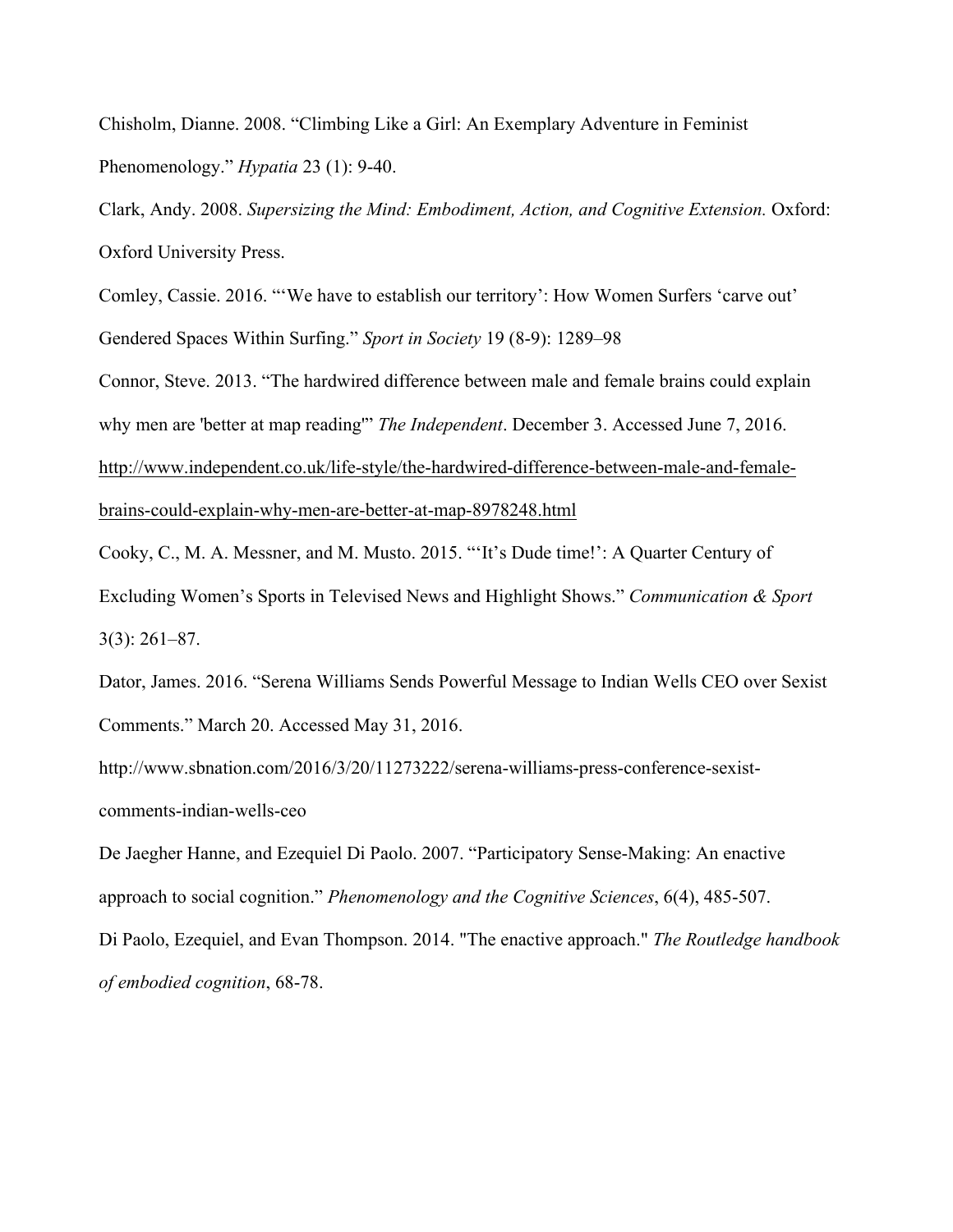Dweck, Carol S. 2007. "Is math a gift? Beliefs that put females at risk." In *Why aren't more women in science?: Top researchers debate the evidence*, edited by Stephen J. Ceci and Wendy M. Williams. Washington, DC: American Psychological Association. 47-55.

Dworkin, Shari L. and Michael A. Messner. 2002. "Gender Relations in Sport." *Sociological Perspectives* 45(4): 347–52

Eagly, Alice H. 1995. "The Science and Politics of Comparing Women and Men." *American Psychologist* 50: 145-158.

Eichenberger, Evelyn, Beat Knechtle, Alexander Rüst Christoph, Patrizia Knechtle, Romuald Lepers, and Thomas Rosemann. 2012. "No Gender Difference in Peak Performance in Ultra-Endurance Swimming Performance — Analysis of the 'Zurich 12-h Swim' from 1996 to 2010." *Chinese Journal of Physiology* 55(5): 346-351.

Eisenberg, Nancy, and Randy Lennon. 1983. "Sex Differences in Empathy and Related Capacities." *Psychological Bulletin* 94(1): 100-131.

Evans, Bethan. 2006. "'I'd Feel Ashamed': Girls' Bodies and Sports" *Participation, Gender, Place & Culture* 13(5): 547-561.

Fausto-Sterling, Anne. 2000. *Sexing the Body*. New York: Basic Books.

Fendt, Laura Sophia and Erica Wilson. 2012. "'I just push through the barriers because I live for surfing': How Women Negotiate Their Constraints to Surf Tourism." *Annals of Leisure Research*  $15(1): 4-18$ 

Foster, Susan Leigh. 2009. "Throwing Like a Girl, Dancing Like a Feminist Philosopher." In *Dancing with Iris: The Philosophy of Iris Marion Young*, edited by Ann Ferguson and Mechthild Nagel, 69-78. Oxford: Oxford University Press.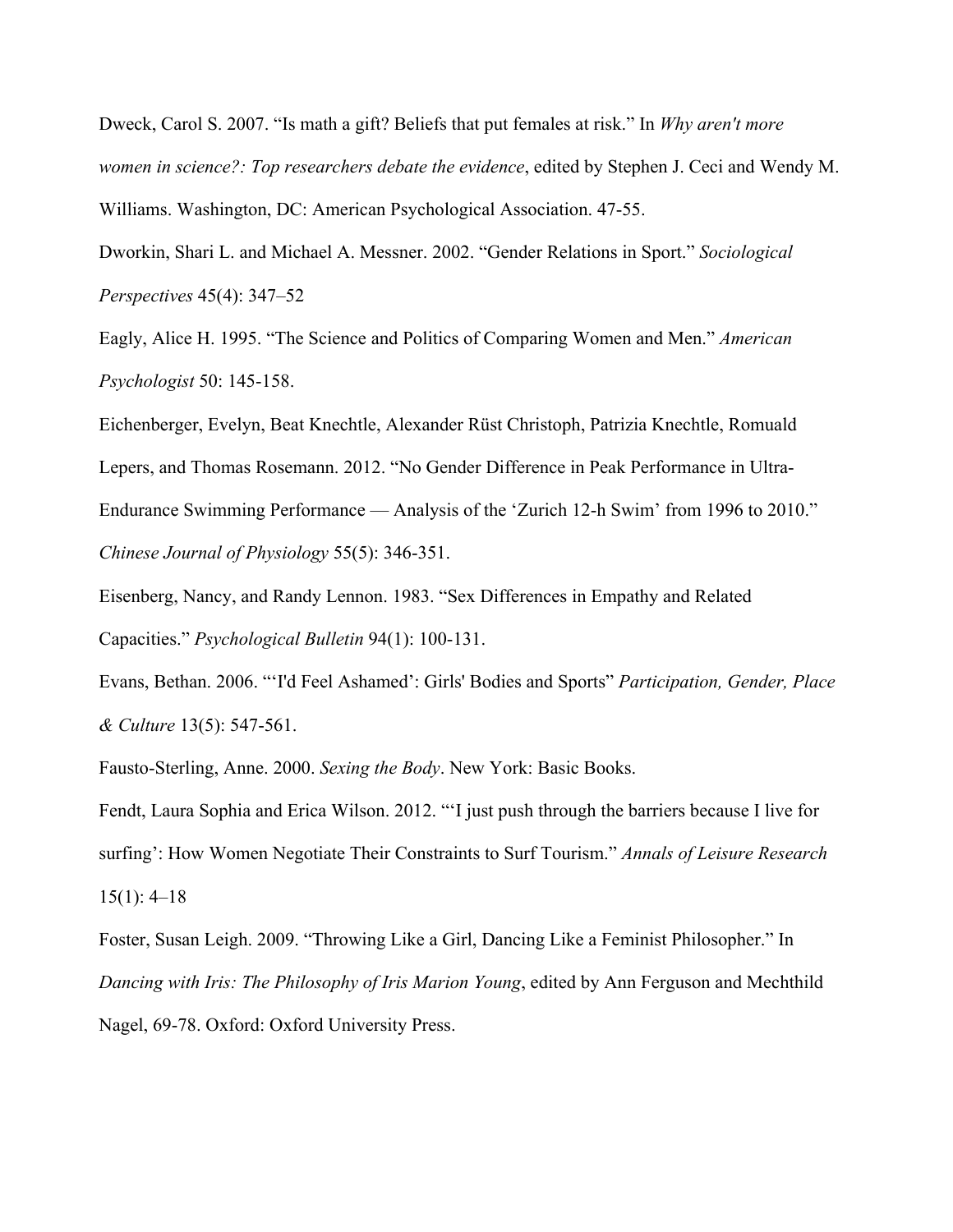Fuchs, Thomas, and Hanne De Jaegher. 2009. "Enactive Intersubjectivity: Participatory sensemaking and mutual incorporation." *Phenomenology and the Cognitive Sciences* 8(4): 465-486.

Fine, Cordelia. 2010. *Delusions of Gender*. New York: W.W. Norton & Company.

Ford, Nick, and David Brown. 2006. *Surfing and Social Theory: Experience, Embodiment, and Narrative of the Dream Glide*. New York: Routledge.

Garfinkel, Harold. 1957. *Studies in Ethnomethodology*. Oxford: Polity Press.

Gibson, James J. 1977. "The Theory of Affordances." In *Perceiving, Acting, and Knowing: Toward an Ecological Psychology,* edited by Robert Shaw and John Bransford, Lawrence Erlbaum.

Good, Catherine, Carol S. Dweck, and Aneeta Rattan. 2005. "An incremental theory decreases vulnerability to stereotypes about math ability in college females." Unpublished data, Columbia University.

Guérandel, Carine, and Christine Mennesson. 2007. "Gender Construction in Judo Interactions." *International Review for the Sociology of Sport* 42 (2): 167-86.

Guillen, Adam Jr. 2015. "Cris Cyborg erupts after 'disrespectful' Joe Rogan jokes she has a penis." *SB Nation*. November 17. Accessed June 2, 2016.

http://www.mmamania.com/2015/11/17/9749762/ufc-cris-cyborg-blasts-dana-white-and-joerogan-for-hurtful-dick-jokes-mma

Hargreaves, Jennifer. 1994. *Sporting Females: Critical Issues in the History and Sociology of Women's Sports*. New York: Routledge

Heywood, Leslie, and Shari L. Dworkin. 2003. *Built to Win: The Female Athlete as Cultural Icon*. Minneapolis, MN: University of Minnesota Press.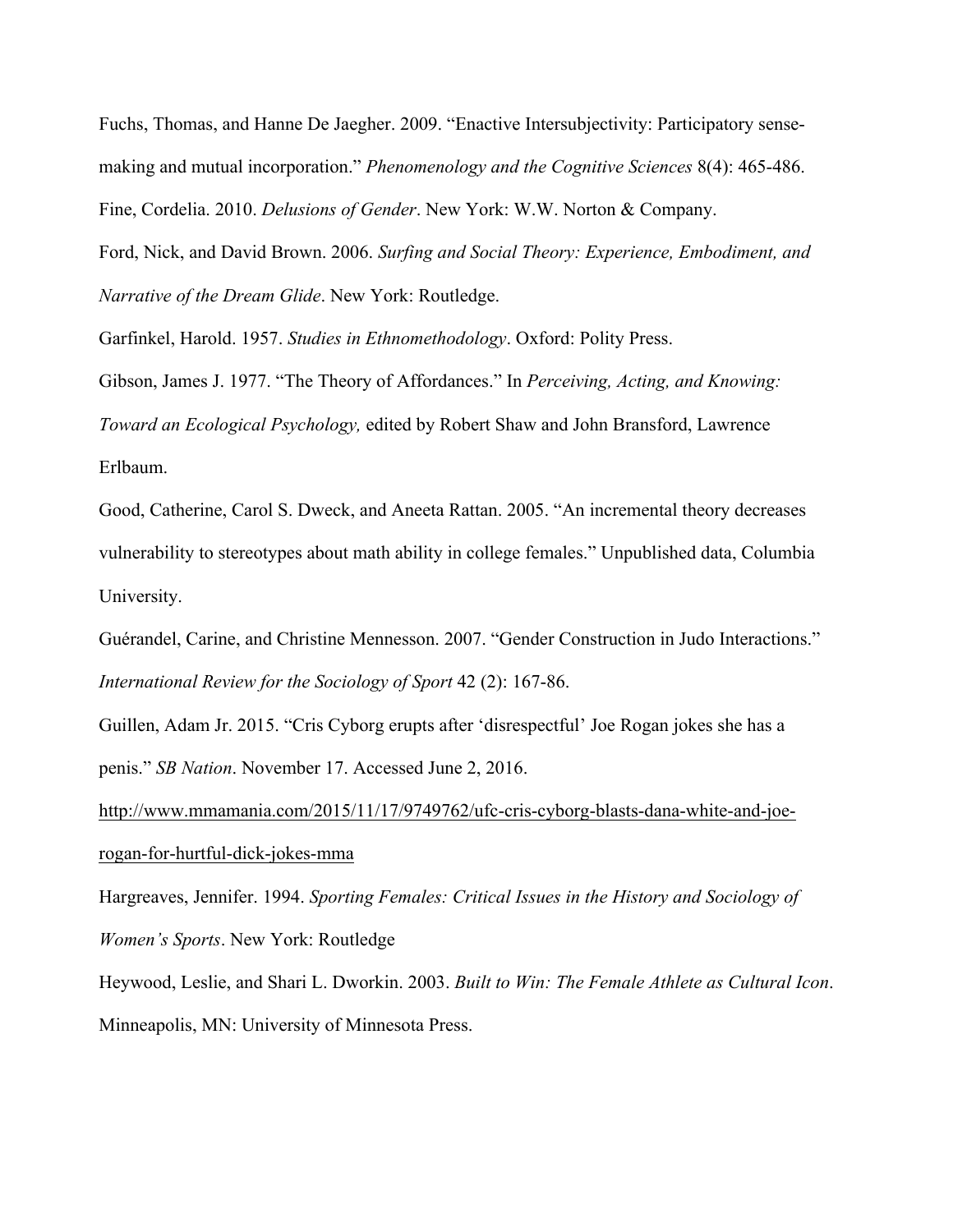Hively, Kimberly, and Amani El-Alayli. 2014. ""You throw like a girl": The effect of stereotype threat on women's athletic performance and gender stereotypes." *Psychology of Sport and Exercise* 15: 48-55.

Holpuch, Amanda. 2013. "Skeptics debate the conditions of Diana Nyad's record swim from Cuba." *The Guardian*. September 9. Accessed June 2, 2016.

http://www.theguardian.com/world/2013/sep/09/diana-nyad-skeptics-record-swim-cuba Hutto, Daniel D. and Erik Myin. 2012. *Radicalizing Enactivism: Basic Minds Without Content.*  Cambridge, MA: MIT Press.

Johns, Michael, Toni Schmader, and Andy Martens. 2005. "Knowing is half the battle: teaching stereotype threat as a means of improving women's math performance." *Psychological Science* 16: 175-179.

Karkazis, Katrina, Rebecca Jordan-Young, Georgiann Davis and Silvia Camporesi. 2012. "Out of Bounds? A Critique of the New Policies on Hyperandrogenism in Elite Female Athletes". *The American Journal of Bioethics* 12(7): 3-16.

Kimmel, Michael. 1997. *Manhood in America: A Cultural History*. New York: The Free Press Kimmel, Michael S. 1990. "Baseball and the reconstitution of American masculinity, 1880–1920." *Sport, men and the gender order: Critical feminist perspectives* 55

Klein, Kristi J.K. and Sara D. Hodges. 2001. "Gender Differences, Motivation, and Empathic Accuracy: When It Pays to Understand." *Personality and Social Psychology Bulletin* 27(6): 720- 730.

Knijink, Jorge D., Peter Horton, and Lívia Oliveira Cruz. 2010. "Rhizomatic bodies, gendered waves: transitional femininities in Brazilian Surf." *Sport in Society* 13(7-8): 1170-1185.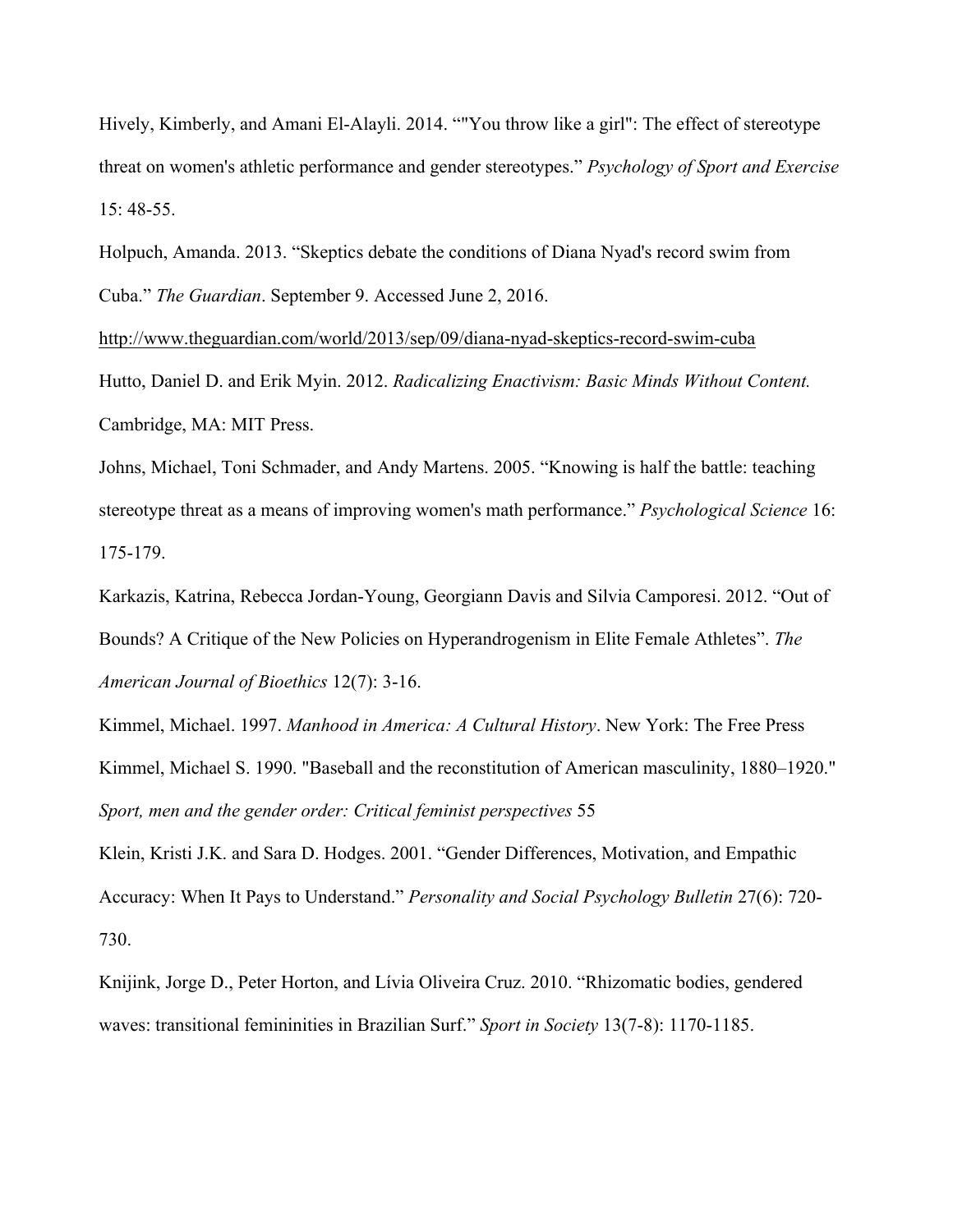Kolnes, Liv-Jorunn. 1995. "Heterosexuality as an organizing principle in women's sport." *International Review for the Sociology of Sport,* 30(1): 61-77.

Krane, Vikki. 2001. "We can be athletic and feminine, but do we want to? Challenging hegemonic femininity in women's sport." *Quest* 53: 115-133.

Kraut, Robert. 1986. "Love De Re." *Midwest Studies in Philosophy*, 10: 413–30.

Kraut, Robert E. and Robert E. Johnston. 1979. "Social and emotional messages of smiling: An ethological approach." *Journal of Personality and Social Psychology*, 37 (9): 1539–1553.

Krendl, Anne C., Izzy B. Gainsburg, and Nalini Ambady. 2012. "The Effects of Stereotypes and

Observer Pressure on Athletic Performance." *Journal of Sport & Exercise Psychology* 34: 3–15.

Krueger, Joel. 2014. "Emotions and the social niche." In *Collective Emotions*, edited by Christian von Scheve and Mikko Salmela, 156-171. New York: Oxford University Press.

Krueger, Joel. 2013. "Ontogenesis of the socially extended mind." *Cognitive Systems Research.*  25-26:40-46.

Lang, Peter J. 1994. "The Varieties of Emotional Experience: A Meditation on James–Lange Theory". *Psychological Review* 101 (2): 211–22.

Leyens, Jacques-Philippe, Michel Désert, Jean-Claude Croizet, Catherine Darcis. 2000. "Stereotype Threat: Are lower status and history of stigmatization preconditions of stereotype threat?" *Personality and Social Psychology Bulletin* 26(10): 1189-1199.

Maturana, Humberto. 1987. "Everything said is said by an observer." In W. Thompson (Ed.), *Gaia, a way of knowing*, edited by William Thompson, 65-82. Hudson, NY: Lindisfarne Press. McManus, Jane. 2011. "Can women play with the men?" *ESPN*. May 9. Accessed May 29, 2016. http://espn.go.com/espnw/news/article/6495612/women-pro-sports-women-play-men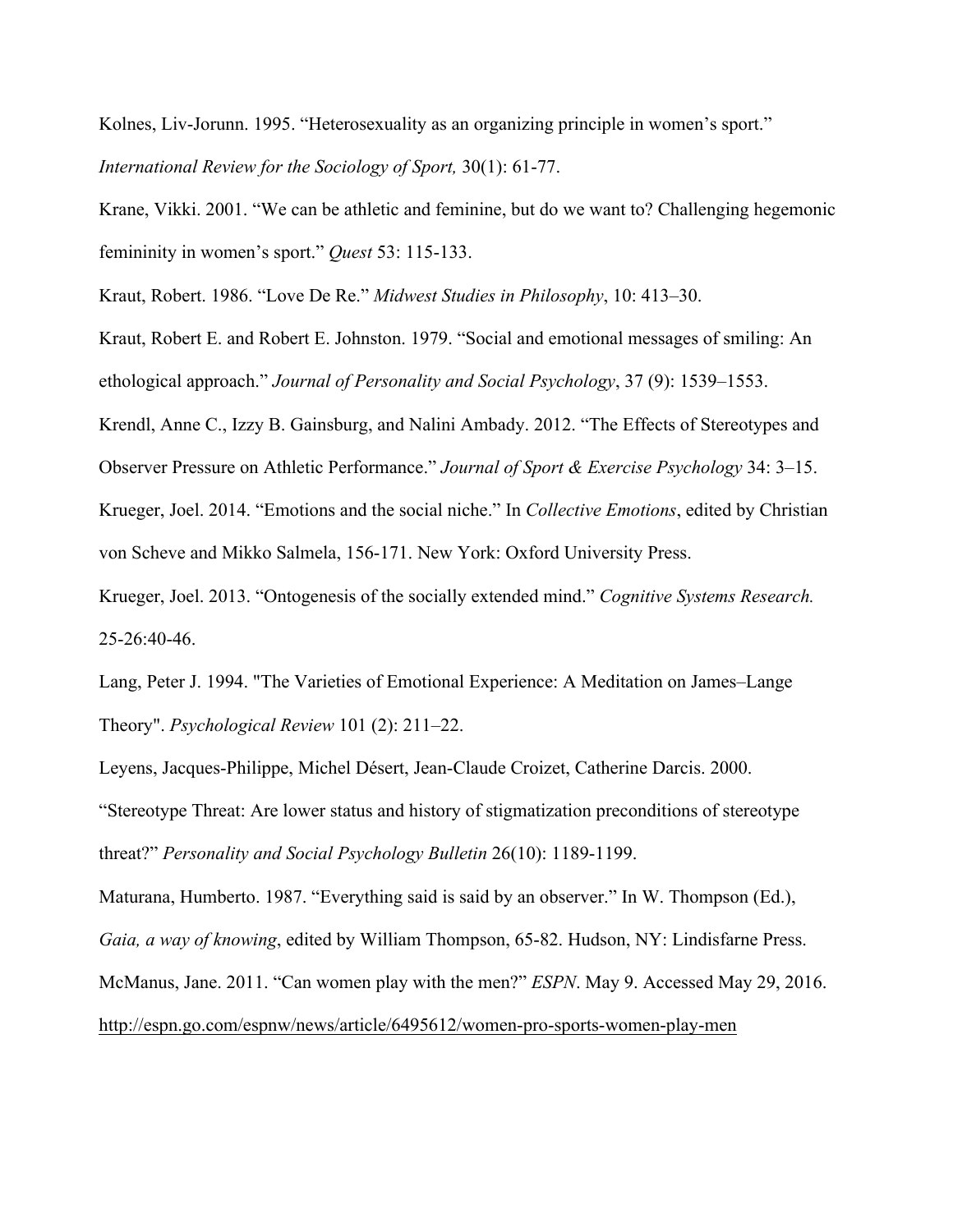Meân, Lindsey J. and Jeffrey W. Kassing. 2008. ""I would just like to be known as an athlete": Managing hegemony, femininity, and heterosexuality in female sport." *Western Journal of Communication* 72(2): 126-144.

Medwechuk, Nicole, and Jane Crossman. 1994. "Effects of Gender Bias on the Evaluation of Male and Female Swim Coaches." *Perceptual and Motor Skills* 78: 163-169.

Merritt, Michele. 2014. "Making (non)Sense of Gender." In *Enactive Cognition at the Edge of Sense-Making: Making Sense of Non-Sense*, part of the series: *New Directions in Cognitive Science*, edited by Massimiliano Cappuccio and Tom Froese, 285-306. Palgrave-MacMillan. Messner, Michael. 2011. "Gender ideologies, youth sports, and the production of soft essentialism." In *Sociology of Sport Journal* 28, no. 2 (2011): 151-170.

Messner, Michael A. 2000. "Barbie Girls versus Sea Monsters: Children Constructing Gender" *Gender & Society* 14(6): 765-784.

Messner, Michael A. 1995. *Power at Play Paperback Text Edition (men and Masculinity)*. Boston: Beacon Press

Messner, Michael A. 1988. "Sports and Male Domination: The Female Athlete as Contested Ideological Terrain." *Sociology of Sport Journal* (5)3: 197–211.

Messner, Michael A., and Donald F. Sabo. 1990 *Sport, men, and the gender order: Critical feminist perspectives*. Human Kinetics Publishers

Mirsky, Steve. 2015. "First Woman MLBer Will Probably Pitch." *Scientific American*. May 19. Accessed May 31, 2016.

http://www.scientificamerican.com/podcast/episode/first-woman-mlber-will-probably-pitch/ Musto, Michela. 2014. "Athletes in the Pool, Girls and Boys on Deck: The Contextual Construction of Gender in Coed Youth Swimming." *Gender & Society* 28(3): 359-380.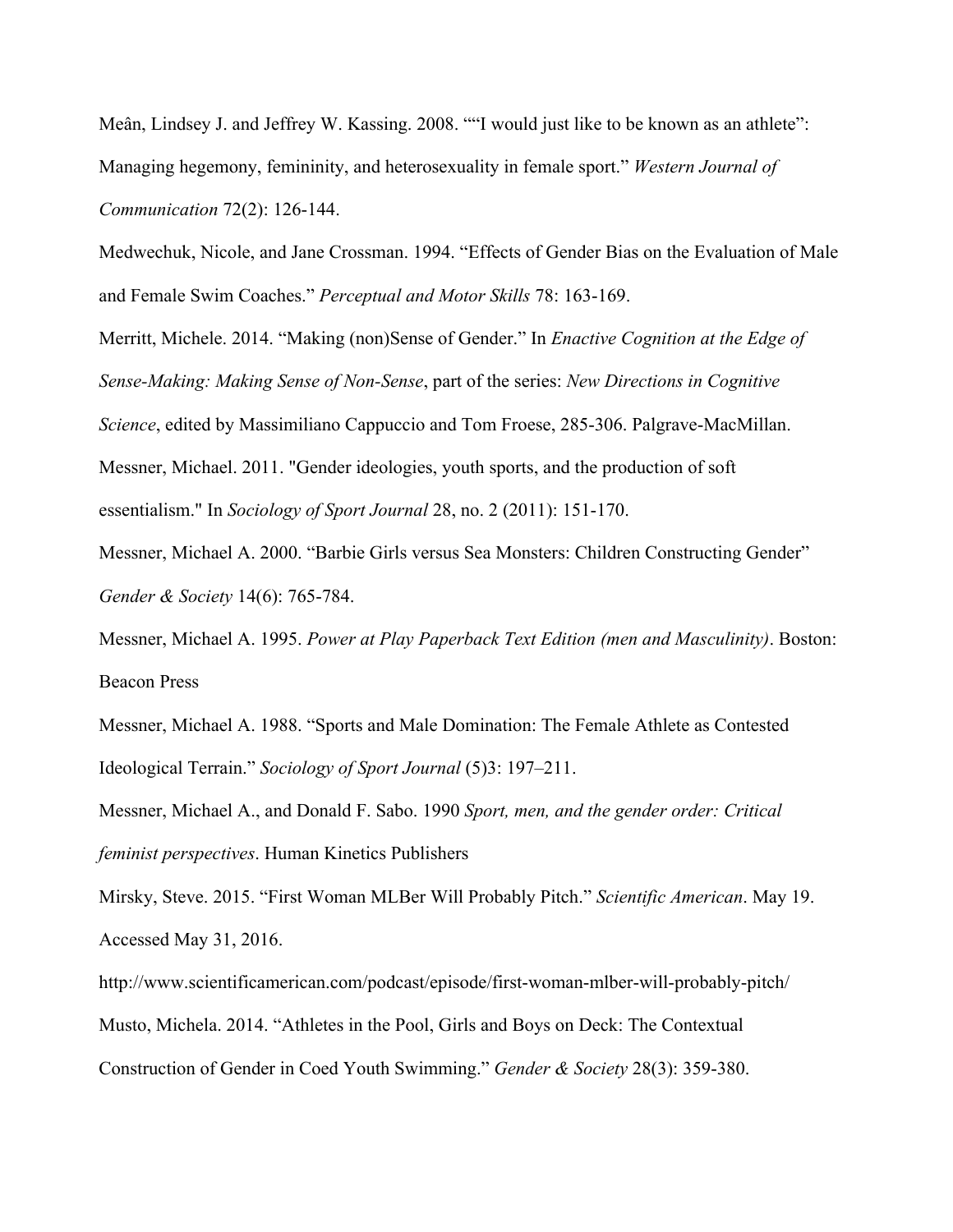Noe, Alva. 2009. *Out of our heads: Why you are not your brain and other lessons from the biology of consciousness.* Cambridge, MA: MIT Press.

North, Anna. 2012. "7 sports in which women have beaten men." *Buzzfeed*. August 2. Accessed March 13, 2016. http://www.buzzfeed.com/annanorth/7-sports-in-which-women-have-beatenmen#.plx6y1J9n

Nussbaum, Martha. 2001. *Upheavals of Thought: The Intelligence of Emotions*, Cambridge: Cambridge University Press.

Olive, Rebecca, Louise McCuaig, and Murray G. Phillips. 2015. "Women's recreational surfing: a patronising experience" *Sport, Education, and Society* 20(2): 258-276.

Pelak, Cynthia F. 2002. "Women's Collective Identity Formation in Sports: A Case Study from Women's Ice Hockey." *Gender & Society* 16(1): 93–114

Prinz, Jesse. 2004. *Gut Reactions: a Perceptual Theory of Emotion*, Oxford: Oxford University Press.

Riemer, Brenda A. and Michelle E. Visio. 2003. "Gender Typing of Sports: An Investigation of Metheny's Classification." *Research Quarterly for Exercise and Sport* 74(2): 193–204.

Ross, Sally R. and Kimberly J. Shinew. 2008. "Perspectives of women college athletes on sport and gender." *Sex Roles* 58: 40-57.

Roughgarden, Joan. 2013. *Evolution's Rainbow: Diversity, Gender, and Sexuality in Nature and People*. Oakland, CA: University of California Press.

Roy, Georgina, and Jayne Caudwell. 2014. "Women and Surfing Spaces in Newquay, UK." In *Routledge Handbook of Sport, Gender and Sexuality*, edited by Jennifer Hargreaves and Eric Anderson. 235-244. New York: Routledge.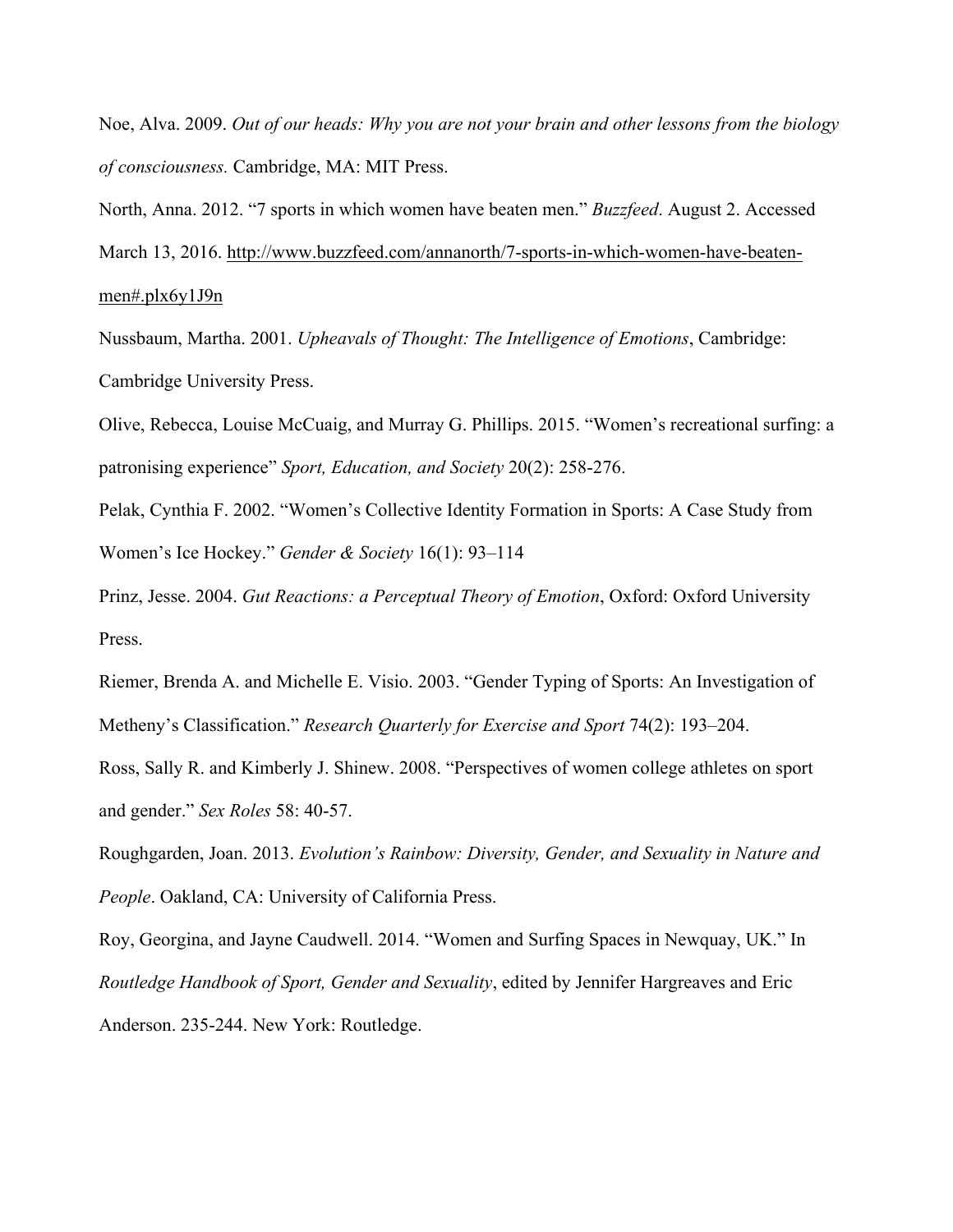Sabo, Don, and Phil Veliz. "Go Out and Play: Youth Sports in America." *Women's Sports Foundation* (2008).

Shapiro, Jenessa R. and Amy M. Williams. 2011. "The Role of Stereotype Threats in Undermining Girls' and Women's Performance and Interest in STEM Fields." *Sex Roles* 66(3): 175-183. Schmalz, Dorothy L. and Deborah L. Kerstetter. 2006. "Girlie girls and manly men: Children's stigma consciousness of gender in sports and physical activities." *Journal of Leisure Research* 38(4): 536-557.

Sisjord, Mari-Kristin. 1997. "Wrestling With Gender: A Study of Young Female and Male Wrestlers' Experiences of Physicality." *International Review for the Sociology of Sport* 32 (4): 433-38.

Sisjord, Mari Kristin. 2009. "Fast-Girls, Babes and the Invisible Girls. Gender Relations in Snowboarding." Sport in Society 12 (10): 1299–1316

Kenazy, Matt. 2014. "Maya Gabeira Takes a Breath." *Outside*. September 3. Accessed May 31, 2016. http://www.outsideonline.com/1925936/maya-gabeira-takes-breath

Spencer, Steven J., Claude M. Steele, and Diane M. Quinn. 1999. "Stereotype threat and women's math performance." *Journal of Experimental Social Psychology* 35:4-28.

Spowart, Lucy, Lisette Burrows, and Sally Shaw. 2010. "'I just eat, sleep and dream of surfing': when surfing meets motherhood." *Sport in Society* 13(7-8): 1186-1203.

Steele, Claude M. and Joshua Aronson. 1995. "Stereotype Threat and the intellectual testperformance of African-Americans." *Journal of Personality and Social Psychology* 69(5): 797- 811.

Stoddart, Mark. 2011. "Constructing Masculinized Sportscapes: Skiing, Gender and Nature in British Columbia, Canada." *International Review for the Sociology of Sport* 46: 108–124.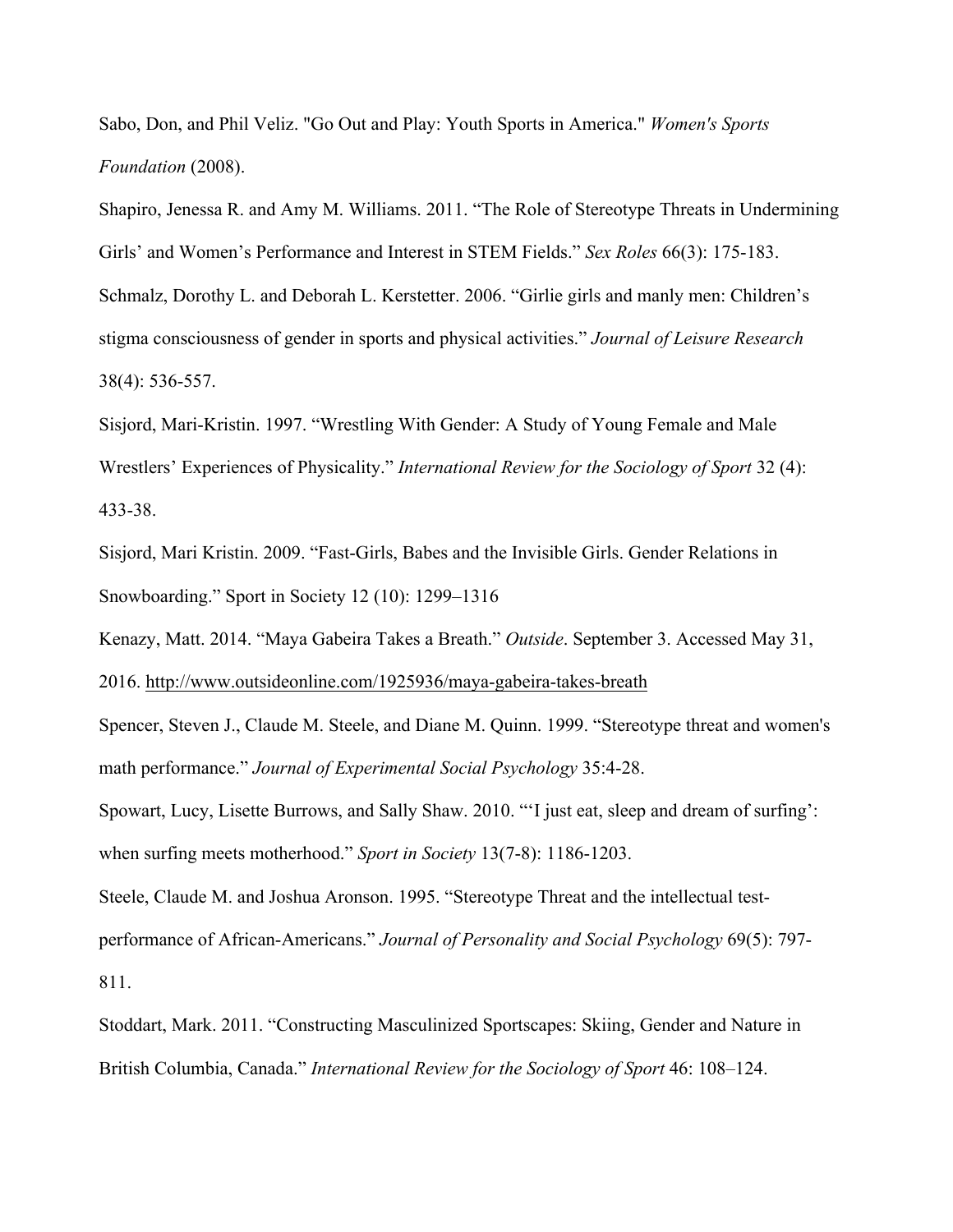Thompson, Evan. 2007. *Mind in Life: Biology, Phenomenology, and the Sciences of Mind.*  Cambridge, MA: Harvard University Press.

Thorne, Barrie. 1993. *Gender play: Girls and boys in school*. Rutgers University Press

Thorpe, Holly. 2005. "Jibbing the Gender Order: Females in the Snowboarding Culture." *Sport in Society* 8 (1):76–100.

Thorpe, Holly. 2009. "Bourdieu, Feminism and Women Physical Culture: Gender Reflexivity and the Habitus-Field Complex." *Sociology of Sport* 26: 491–516.

Time. 2015. "The 30 Most Influential Teens of 2015." Accessed June 2, 2016.

http://time.com/4081618/most-influential-teens-2015/

Triantafyllou, Michael and George Triantafyllou. 1995. "An efficient swimming machine." *Scientific American* 272(3), 64-71.

Tronick, Edward Z., Heidelise Als, Lauren Adamson, Susan Wise, and T. Berry Brazelton. 1978.

"The infant's response to entrapment between contradictory messages in face-to-face interaction."

*Journal of the American Academy of Child Psychiatry*, 17 (1), 1–13.

Varela, Francisco, Evan Thompson, and Eleanor Rosch. 1991. *The Embodied Mind: Cognitive Science and the Human Experience.* Cambridge: MIT Press.

von Scheve, Christian and Mikko Salmela. 2014. *Collective Emotions.* New York: Oxford University Press.

Wainer, Howard, Catherine Njue, and Samuel Palmer. 2000. "Assessing time trends in sex differences in swimming & running." *Chance* 13: 10-17.

Yap, Audrey. 2016. "(Hip) Throwing Like a Girl: Martial Arts and Norms of Feminine Body Comportment." *International Journal of Feminist Approaches to Bioethics* 9(2): 92-114. Young, Iris Marion. 2005. *On Female Body Experience: "Throwing Like a Girl" and Other*